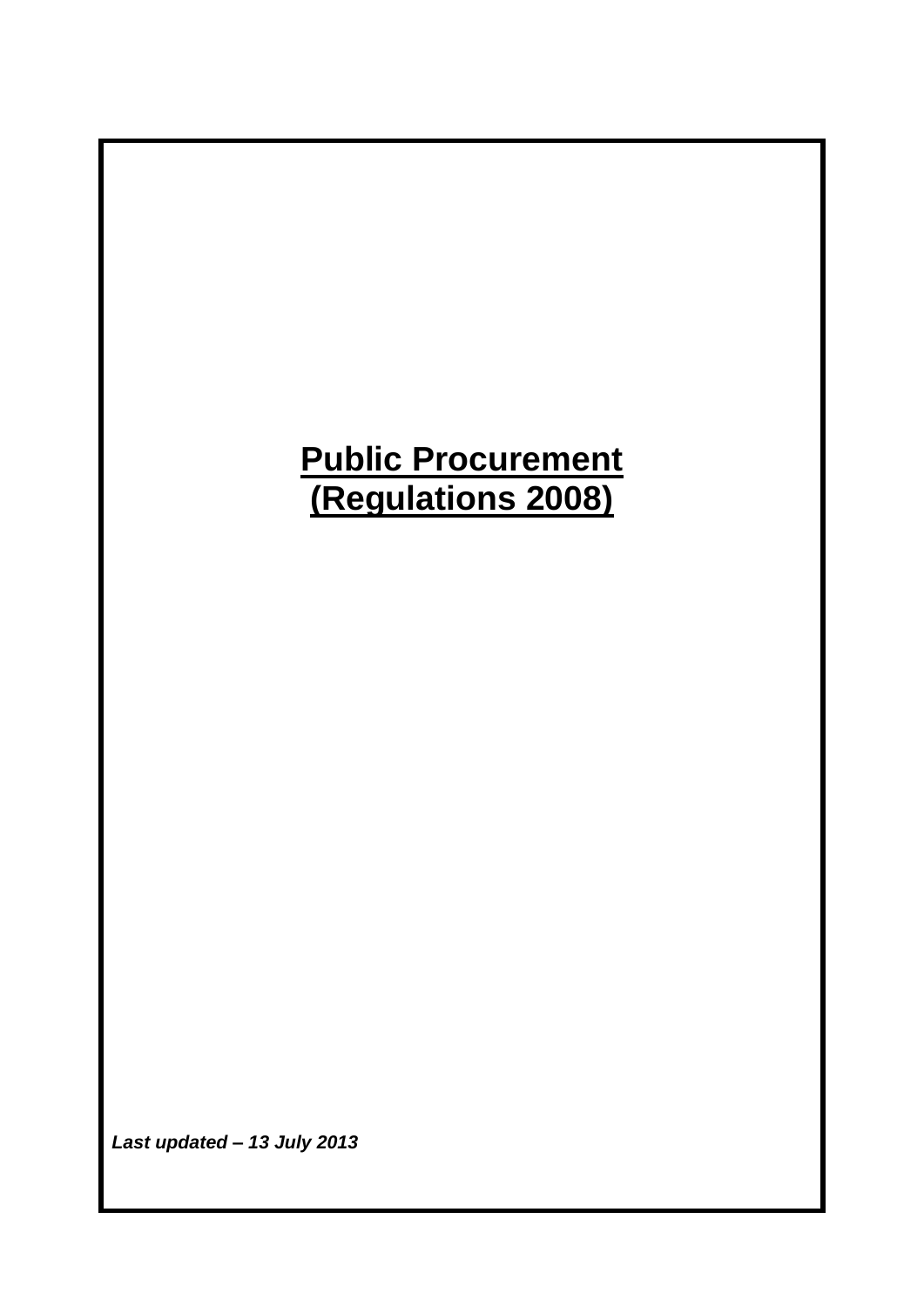# **REGULATIONS**

| 2.  |                                                                       |  |
|-----|-----------------------------------------------------------------------|--|
| 2A. |                                                                       |  |
| 3.  |                                                                       |  |
| 4.  |                                                                       |  |
| 5.  |                                                                       |  |
| 5A. |                                                                       |  |
| 6.  |                                                                       |  |
| 7.  |                                                                       |  |
| 8.  |                                                                       |  |
| 9.  |                                                                       |  |
| 10. |                                                                       |  |
| 11. |                                                                       |  |
| 12. |                                                                       |  |
| 13. |                                                                       |  |
| 14. |                                                                       |  |
| 15. |                                                                       |  |
| 16. |                                                                       |  |
| 17. |                                                                       |  |
| 18. |                                                                       |  |
| 19. |                                                                       |  |
| 20. |                                                                       |  |
| 21. |                                                                       |  |
| 22. |                                                                       |  |
| 23. |                                                                       |  |
| 24. |                                                                       |  |
| 25. |                                                                       |  |
| 26. |                                                                       |  |
| 27. |                                                                       |  |
| 28. |                                                                       |  |
| 29. |                                                                       |  |
| 30. |                                                                       |  |
| 31. |                                                                       |  |
| 32. |                                                                       |  |
| 33. |                                                                       |  |
| 34. |                                                                       |  |
| 35. |                                                                       |  |
| 36. |                                                                       |  |
| 37. | Rejection of all bids or cancellation of procurement proceedings  13  |  |
| 38. |                                                                       |  |
| 39. | Acceptance and entry into force of contract in bidding proceedings 13 |  |
| 40. |                                                                       |  |
| 41. |                                                                       |  |
| 42. |                                                                       |  |
| 43. |                                                                       |  |
| 44. |                                                                       |  |
| 45. |                                                                       |  |
| 46. |                                                                       |  |
|     |                                                                       |  |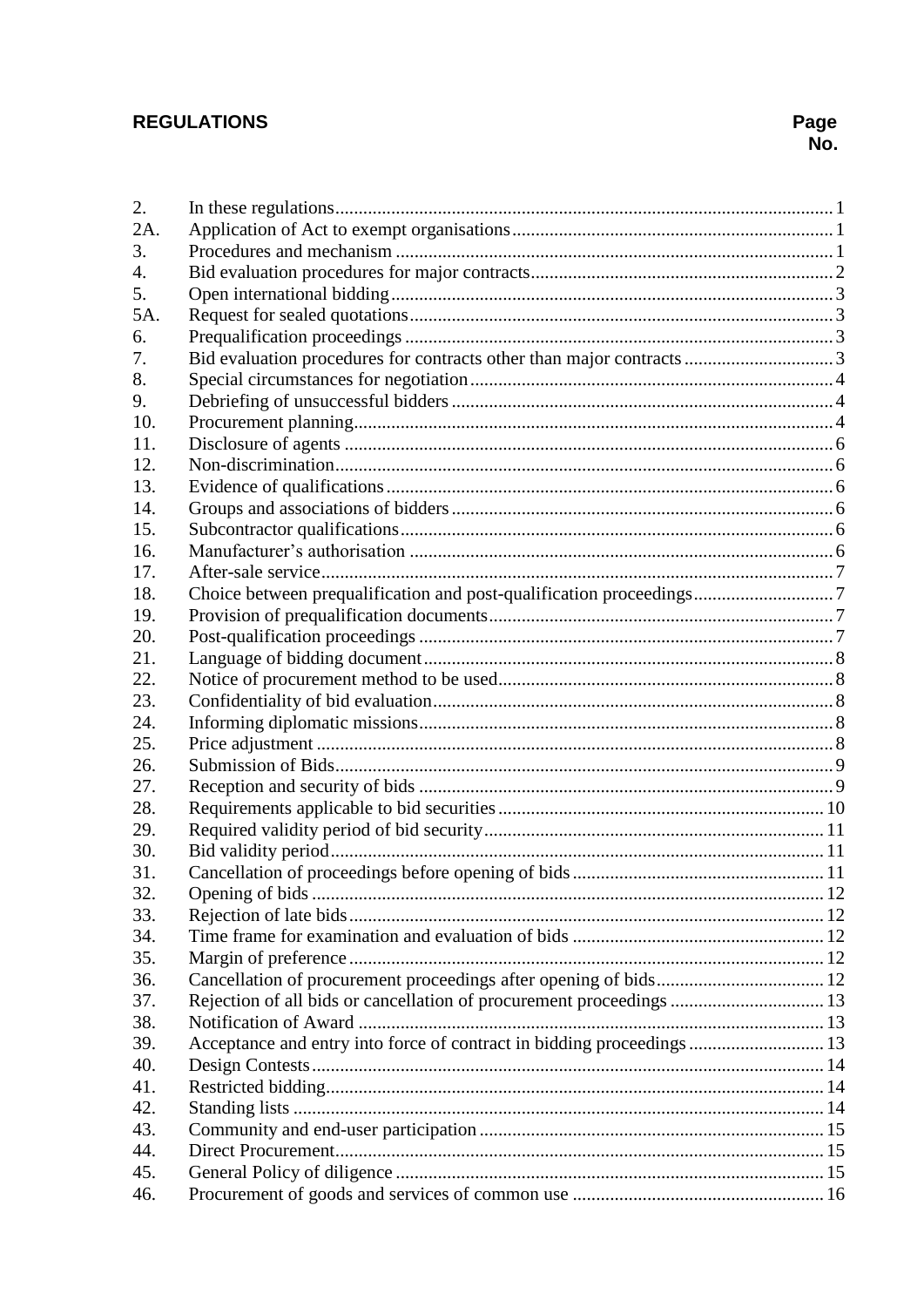| 47.  |                                                                                            |  |
|------|--------------------------------------------------------------------------------------------|--|
| 48.  |                                                                                            |  |
| 49.  |                                                                                            |  |
| 50.  |                                                                                            |  |
| 51.  |                                                                                            |  |
| 52.  |                                                                                            |  |
| 53.  |                                                                                            |  |
| 54.  |                                                                                            |  |
| 55.  | Reply and comments on application for review by Independent Review panel  19               |  |
| 56.  |                                                                                            |  |
| 57.  |                                                                                            |  |
| 57A. |                                                                                            |  |
| 58.  |                                                                                            |  |
| 59.  |                                                                                            |  |
| 60.  |                                                                                            |  |
| 61.  |                                                                                            |  |
| 62.  |                                                                                            |  |
| 63.  |                                                                                            |  |
| 64.  |                                                                                            |  |
| 65.  |                                                                                            |  |
| 66.  |                                                                                            |  |
| 67.  |                                                                                            |  |
| 68.  |                                                                                            |  |
| 69.  |                                                                                            |  |
| 70.  |                                                                                            |  |
| 71.  |                                                                                            |  |
| 72.  | Identification of activities of public body subject to conflict of interest restrictions23 |  |
| 73.  |                                                                                            |  |
| 74.  |                                                                                            |  |
| 75.  |                                                                                            |  |
| 76.  |                                                                                            |  |
| 77.  | Disclosure of offer of inducement or other corrupt, fraudulent or coercive Practices  25   |  |
| 78.  |                                                                                            |  |
| 79.  |                                                                                            |  |
| 80.  | Oath                                                                                       |  |
| 81.  |                                                                                            |  |
| 82.  |                                                                                            |  |

## **SCHEDULE**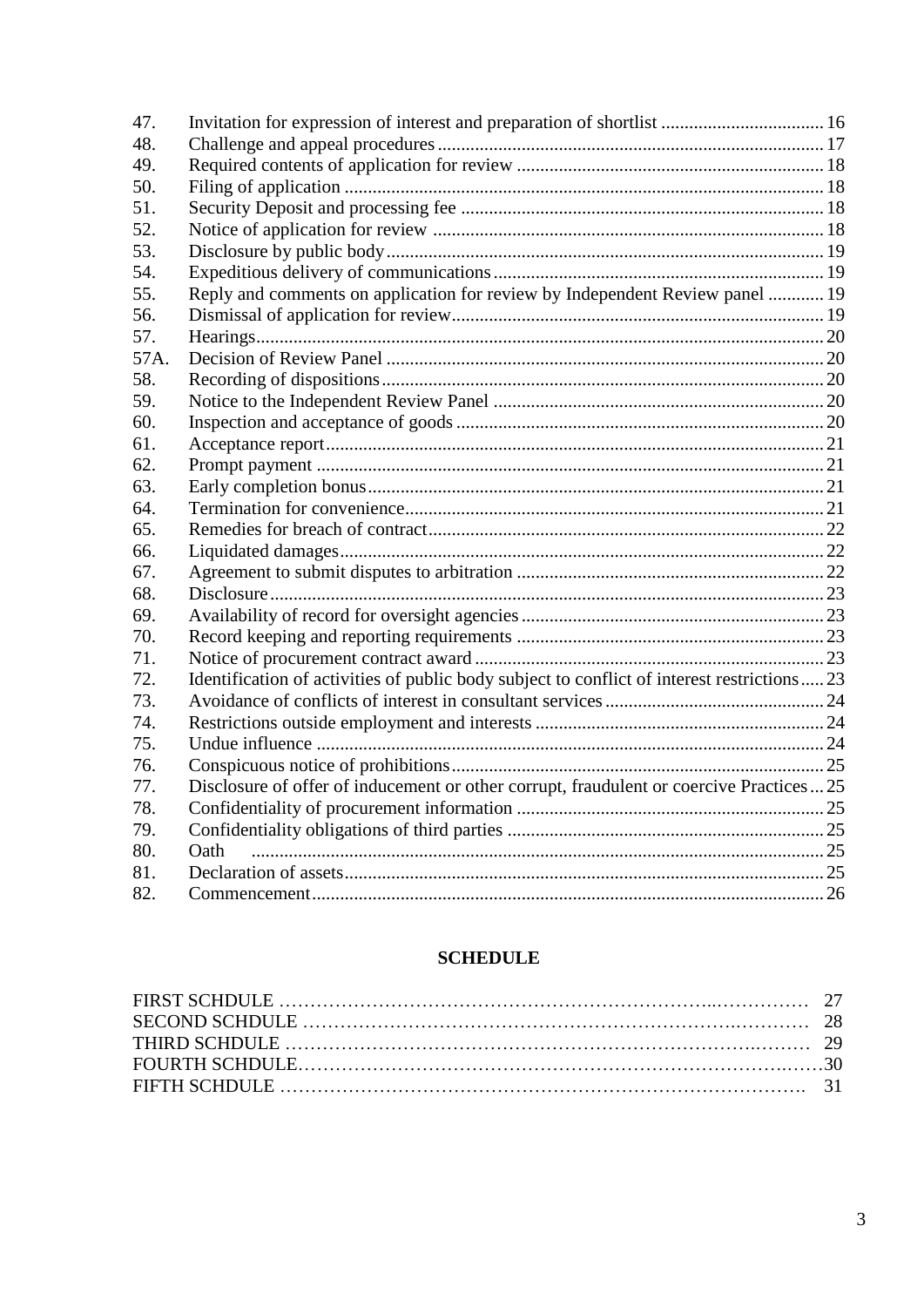|                                                                                                    | <u><b>Amendments to Public Procurement (Regulations 2008)</b></u><br>(Amended as per G.N. No. 175 of 2013) |  |
|----------------------------------------------------------------------------------------------------|------------------------------------------------------------------------------------------------------------|--|
| <b>Regulation 51</b>                                                                               | (Paragraph (1) (b) (Amended)                                                                               |  |
|                                                                                                    | <b>Amendments to Public Procurement (Regulations 2008)</b>                                                 |  |
|                                                                                                    | (Amended as per G.N. No. 125 of 2013)                                                                      |  |
| <b>Regulation 5</b>                                                                                | (Paragraph (2) (Amended)                                                                                   |  |
|                                                                                                    | <u><b>Amendments to Public Procurement (Regulations 2008)</b></u><br>(Amended as per G.N. No.75 of 2013)   |  |
| <b>Regulation 39</b>                                                                               | (Paragraph (7) (Revoked)                                                                                   |  |
| <b>Regulation 48</b>                                                                               | (Paragraph (4) (Amended)<br>(Paragraph (5) (Amended)                                                       |  |
| <b>Regulation 51</b>                                                                               | Heading (Amended)<br>(Paragraph (1) (Revoked) and (Replaced))                                              |  |
| <b>Regulation 52</b>                                                                               | (Revoked)                                                                                                  |  |
| <b>Regulation 55</b>                                                                               | (Revoked) and (Replaced)                                                                                   |  |
| <b>Regulation 57</b>                                                                               | (Paragraph (2) (Revoked) and (Replaced)                                                                    |  |
| <b>Regulation 57A</b>                                                                              | (Added)                                                                                                    |  |
|                                                                                                    | <b>Amendments to Public Procurement Regulations 2008)</b>                                                  |  |
|                                                                                                    | (Amended as per G.N. No. 128 of 2012)                                                                      |  |
| <b>Regulation 5</b>                                                                                | (Paragraph (2) (Amended)                                                                                   |  |
|                                                                                                    | <b>Amendments to Public Procurement (Regulations 2008)</b><br>(Amended as per G.N. No. 25 of 2012)         |  |
| <b>Regulation 41</b>                                                                               | Existing paragraph (renumbered)<br>(Paragraph (2) and (3) (Added))                                         |  |
| <b>FIFTH SCHEDULE</b>                                                                              | (Added)                                                                                                    |  |
| <u>Amendments to Public Procurement (Regulations 2008)</u><br>(Amended as per G.N. No. 86 of 2009) |                                                                                                            |  |
| <b>Regulation 4</b>                                                                                | (Paragraph (2) (Amended)<br>(Paragraph (3) (a) (Revoked)<br>(b) (Renumbered)                               |  |
| <b>Regulation 35</b>                                                                               | (Heading) (Replaced)<br>(Paragraph (1) (Amended)                                                           |  |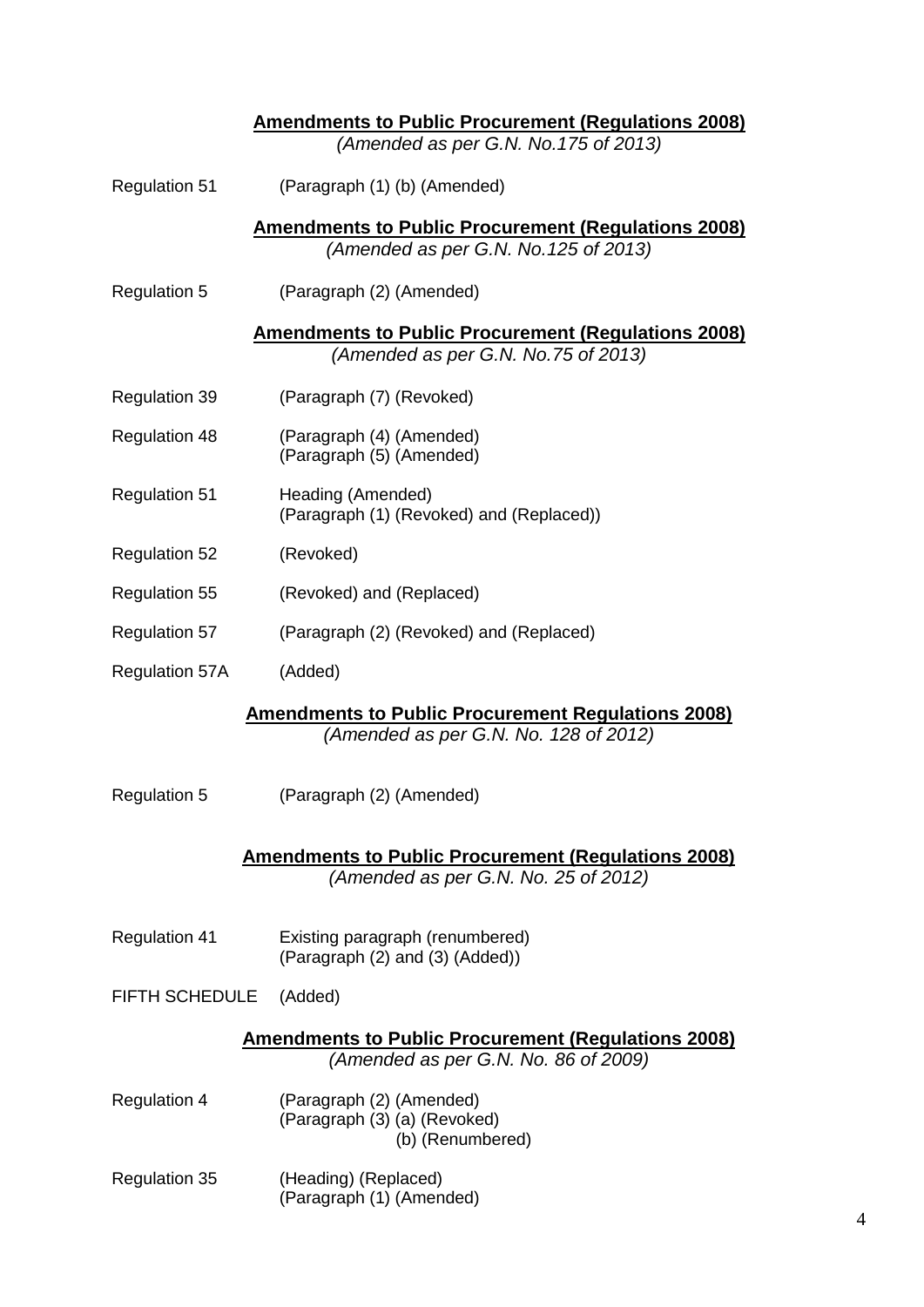Regulation 38 (Paragraph (3) (Added)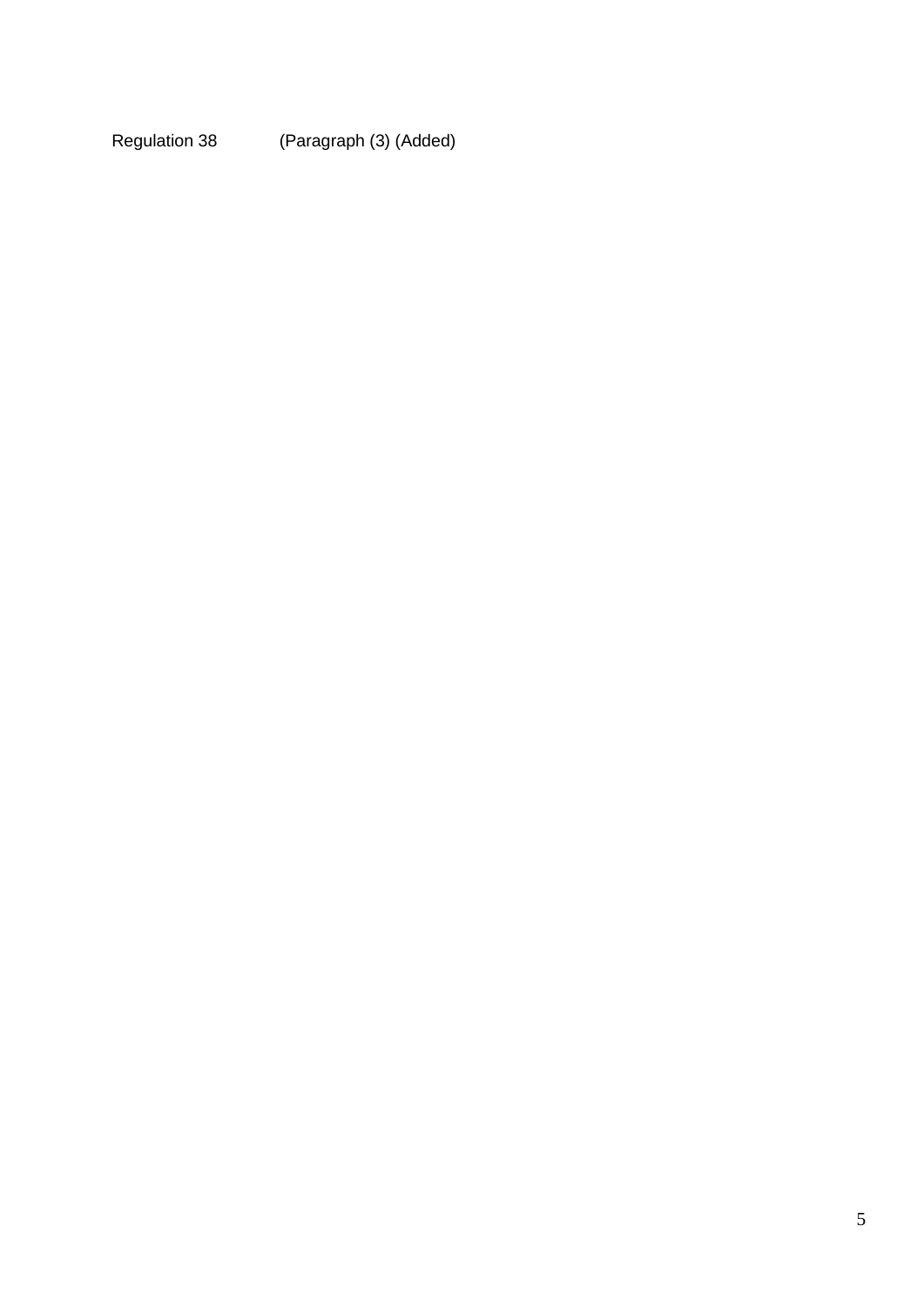## **Amendments to Public Procurement (Regulations 2008)**

*(Amended as per G.N. No. 68 of 2009)*

- Regulation 2 (Definition of "exempt organisation" (Amended) New paragraph 2A (Added)
- FIRST SCHEDULE (Amended)

**Amendments to Public Procurement (Regulations 2008)** *(Amended as per G.N. No. 8 of 2009)*

- Regulation 5 Paragraph (2) (Amended) New paragraph 5A (Added)
- Regulation 6 Paragraph 6(1)(a) (Amended)
- Regulation 21 New Paragraph (3) (Added)
- Regulation 25 Paragraph (3) (Replaced)
- Regulation 28 Paragraphs (1) & (2) (Replaced) and 2A (Added)
- Regulation 30 Paragraphs (2)(a) & (b) and (3) (Amended)
- Regulation 38 Paragraph (2) (Added)
- Regulation 51 Paragraph (1) (Replaced)
- Regulation 71 Paragraph (1) (Amended)

## **Amendments to Public Procurement (Regulations 2008)**

*(Amended as per G.N. No. 71 of 2008)*

- Regulation 8 (Amended)
- Regulation 10 (Amended)
- Regulation 26 (Paragraph (2) (Amended) (Paragraph (6) (Amended)
- Regulation 35 (Paragraph (2) (Amended)
- Regulation 38 (Paragraph (1) (a) & (b) (Amended)
- Regulation 44 (Paragraph (1) (a) & (b) (Amended)
- Regulation 47 (Paragraph (1) (Amended)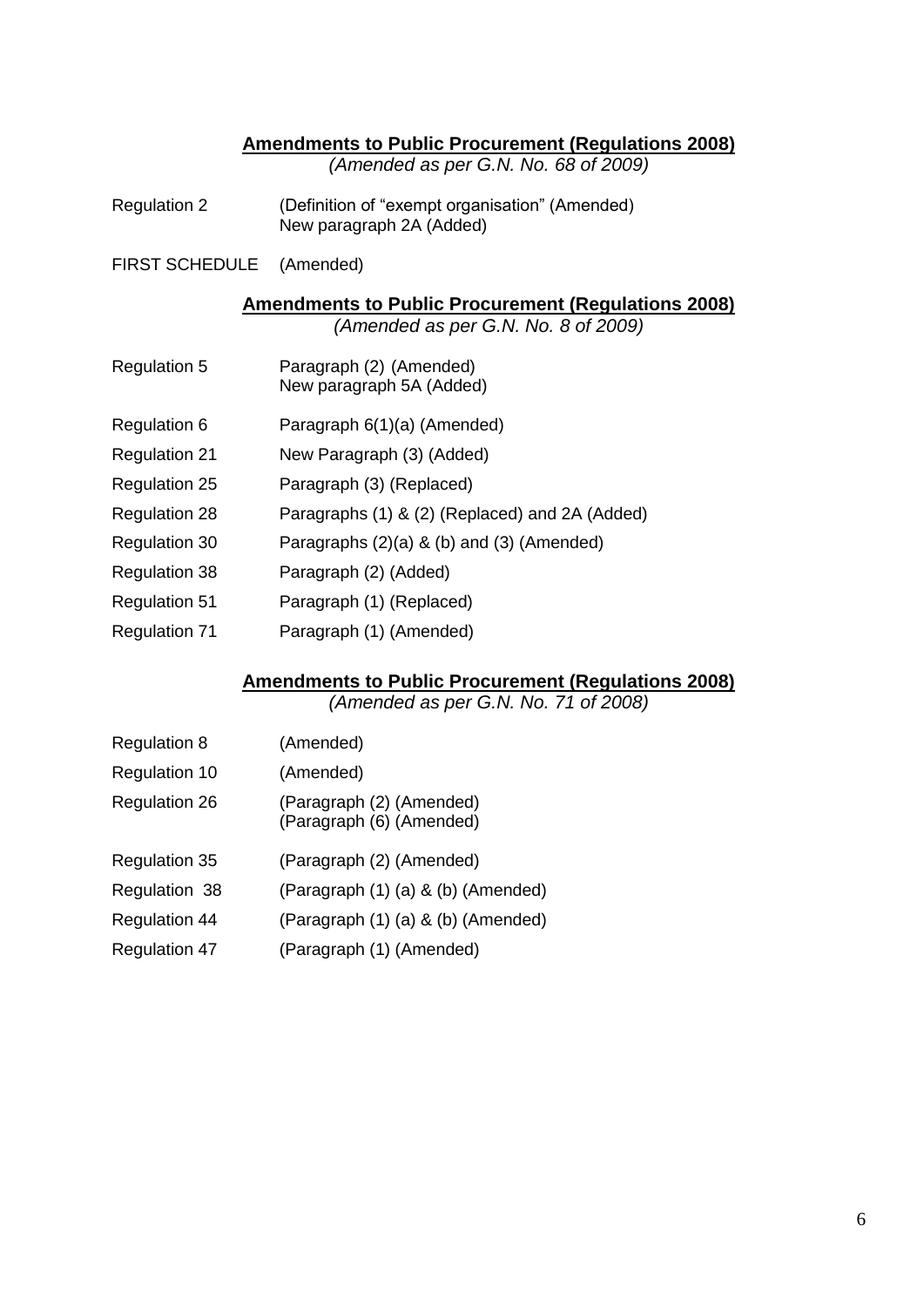*Government Notice No.7 of 2008*

## **THE PUBLIC PROCUREMENT ACT 2006 Regulations made by the Minister under section 61 of the Public Procurement Act 2006**

**1.** These regulations may be cited as the Public Procurement Regulations 2008.

## <span id="page-6-0"></span>**2. In these regulations – ( amended as per G.N. No.68 of 2009)**

'Act' means the Public Procurement Act;

"departmental work" means any public works to be carried out directly by the public body itself or by another public body without entering into any contract;

"deposit" –

- (a) means the retention money, earnest money, bid bond or performance bond furnished for security or pending the settlement of any work;
- (b) includes any amount furnished for security owing for any other reasons, as well as the security associated with the filing of a complaint;

"exempt organisation" means a public body which is excluded from the application of the Act in relation to contracts referred to in the First Schedule;

"joint venture" means an association of two or more entities for the purposes of carrying out a procurement contract;

"parastatal body" means an organisation established under an enactment whether body corporate or not and which depends wholly or partly on government funding;

"principal regulations" means the Public Procurement Regulations 2008;

"regional preference" means the margin of preference applicable to suppliers of the countries of the region as per instructions issued by the Policy Office.

## <span id="page-6-1"></span>**2A. Application of Act to exempt organisations**

Nothing in these regulations shall be construed as excluding the application of the Act to a public body, referred to in the First Schedule to these regulations and the Schedule to the Act in respect of a procurement contract to which the public body intends to be a party and which is specified in column 2 of the Schedule to the Act.

## <span id="page-6-2"></span>**3. Procedures and mechanism**

The Policy Office shall inform public bodies and end-users of the types of statistical and reporting information that are required to be furnished, and the periodicity of their submission.

(2) The Policy Office shall establish procedures and mechanisms to –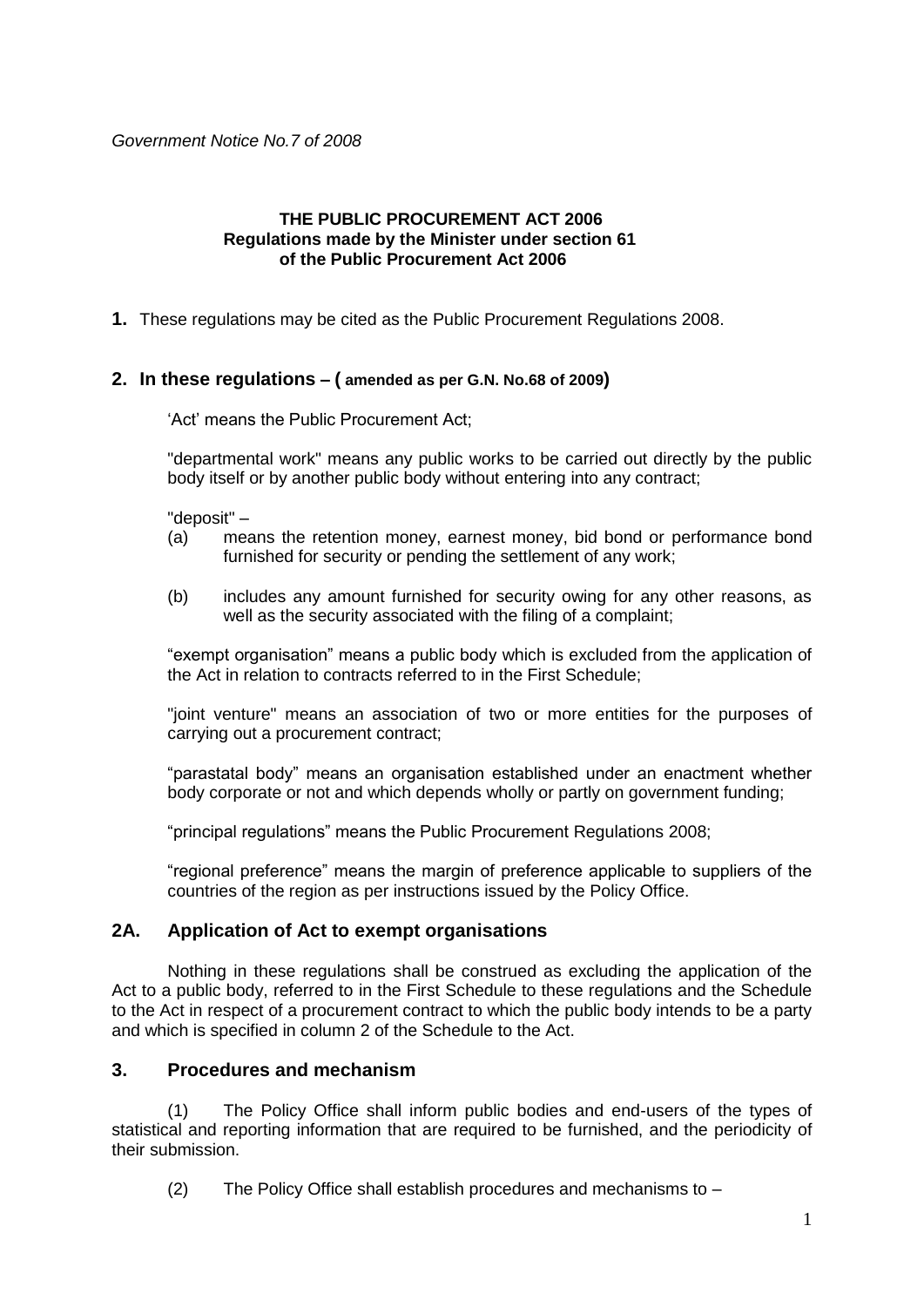- (a) ensure the effective and timely solicitation of view points of interested parties in the development of procurement policies, regulations, procedures, documents and forms;
- (b) obtain from the Board, the Review Panel and public bodies information on procurement activities; and
- (c) monitor compliance with the Act.

(3) The Policy Office shall periodically solicit the views of the business community on the effectiveness of the procurement system and make appropriate recommendations to the Minister.

(4) The Policy Office shall devise and implement programmes aimed at assisting public bodies as well as bidders in conducting and participating in public procurement proceedings which shall include –

- (a) assisting in the dissemination of information to bidders on the rules and procedures governing public procurement;
- (b) issuing opinions and guidance and proposing solutions to facilitate the work of public bodies with a view to fulfilling the objectives of the Act;
- (c) maintaining a database of suppliers of goods, works and services and the dissemination thereof;
- (d) establishing a central data base for the purpose of recording the performance of suppliers in the execution of procurement contracts in order to evaluate their performance;
- (e) developing proposals for methods of disseminating procurementrelated information; and
- (f) analysing the procurement experiences and practices of other countries.

(5) The Policy Office shall devise and facilitate the implementation of strategies and programmes for the promotion of professional standards and development concerning procurement.

## <span id="page-7-0"></span>**4. Bid evaluation procedures for major contracts***(amended as per G.N. No.86 of 2009)*

- (1) (a) For the purposes of examination and evaluation of bids, the Board shall constitute a bid evaluation committee within 15 days after the opening of bids.
	- (b) A bid evaluation committee set up under paragraph (a) shall be composed of at least 3 members who are knowledgeable about the goods or services under procurement and the public procurement procedures.

(2) Subject to paragraph (3), the Board shall select from a list of qualified evaluators maintained by it to act as members of the bid evaluation committee.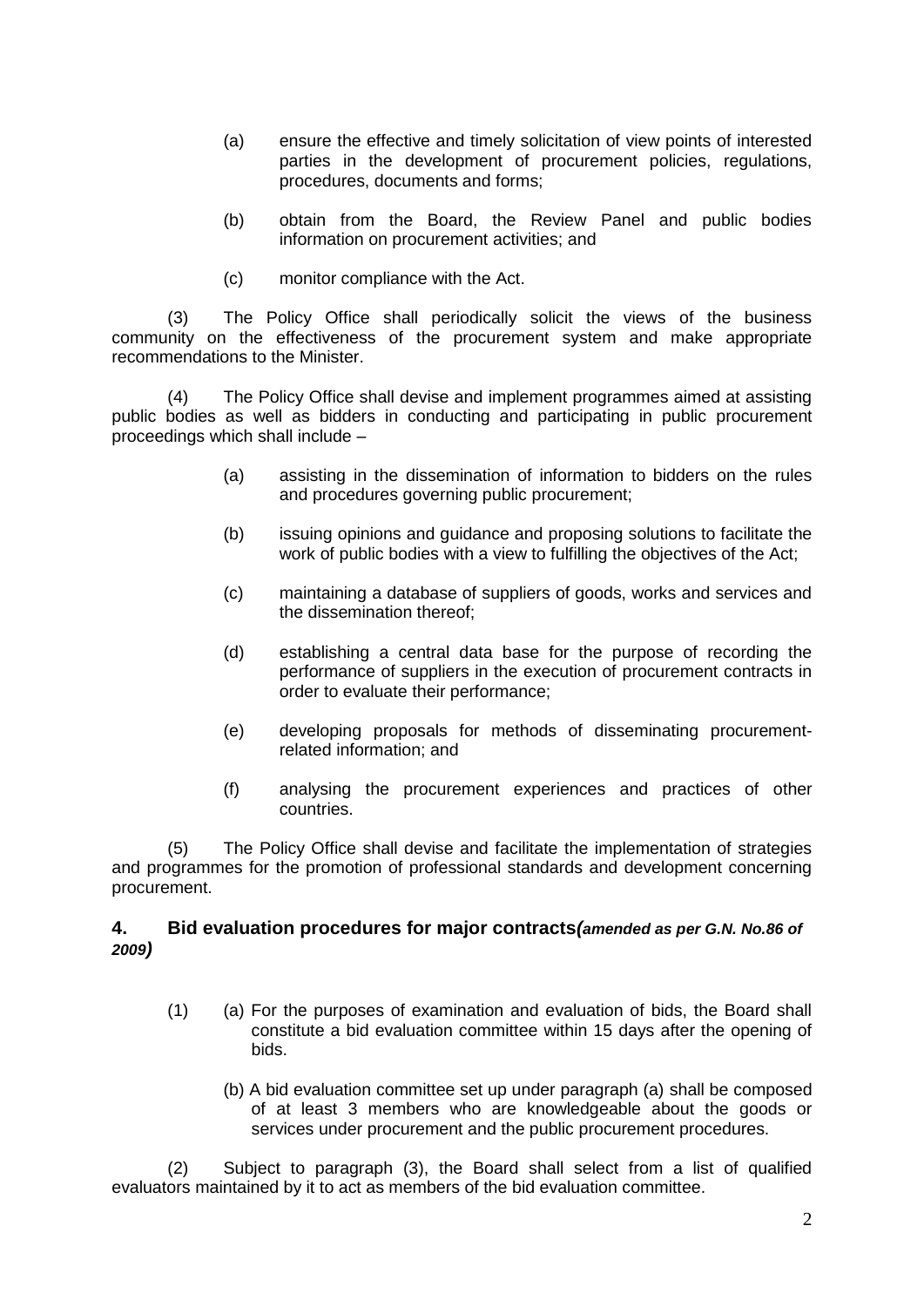(3) No person shall act as a member of the bid evaluation committee where his participation would constitute a conflict of interest.

(4) Where necessary, the Board may, following a request from a bid evaluation committee, appoint an adviser or a technical sub -committee to assist it.

(5) The functions of the bid evaluation committee shall include the examination, evaluation and comparison of bids and determination of the lowest evaluated substantially responsive bid for the award.

(6) The Chief Executive Officer of the public body concerned with the procurement shall designate a member of his staff to act as Secretary of the bid evaluation committee.

(7) The members of a bid evaluation committee may be paid such fees as may be determined by the Board.

(8) The Secretary of the bid evaluation committee shall take minutes of meetings of the committee and keep record of all matters considered by the committee.

(9) The minutes and other records of the bid evaluation committee shall be open for inspection by the Policy Office.

## <span id="page-8-0"></span>**5. Open international bidding ( amended as per G.N. No.8 of 2009)**

(1) The Policy Office may, in the case of procurement through open international bidding, issue instructions relating to the criteria and the applicable percentage preference for domestic or regional goods, services or contractors.

(2) For the purposes of section 18(1)(a) of the Act, the estimated value for procurement of goods, works and other services shall be 200 million rupees and for consultancy services 10 million rupees. *(amended as per G.N. No.128 of 2012) and (amended as per G.N. No. 125 of 2013)*

## <span id="page-8-1"></span>**5A. Request for sealed quotations( amended as per G.N. No.8 of 2009)**

For the purposes of section 20(1) of the Act, the prescribed threshold shall be 5 million rupees.

#### <span id="page-8-2"></span>**6. Prequalification proceedings( amended as per G.N. No.8 of 2009)**

- $(1)$  A prequalification exercise shall be effected for the procurement of  $-$ 
	- (a) any large work for which the estimated cost exceeds 400 million rupees; or
	- (b) any work, irrespective of the project costs, the execution of which may require specialised skilled expertise.

## <span id="page-8-3"></span>**7. Bid evaluation procedures for contracts other than major contracts**

(1) For the purpose of designating members of bid evaluation committees, a public body shall maintain a list of qualified evaluators.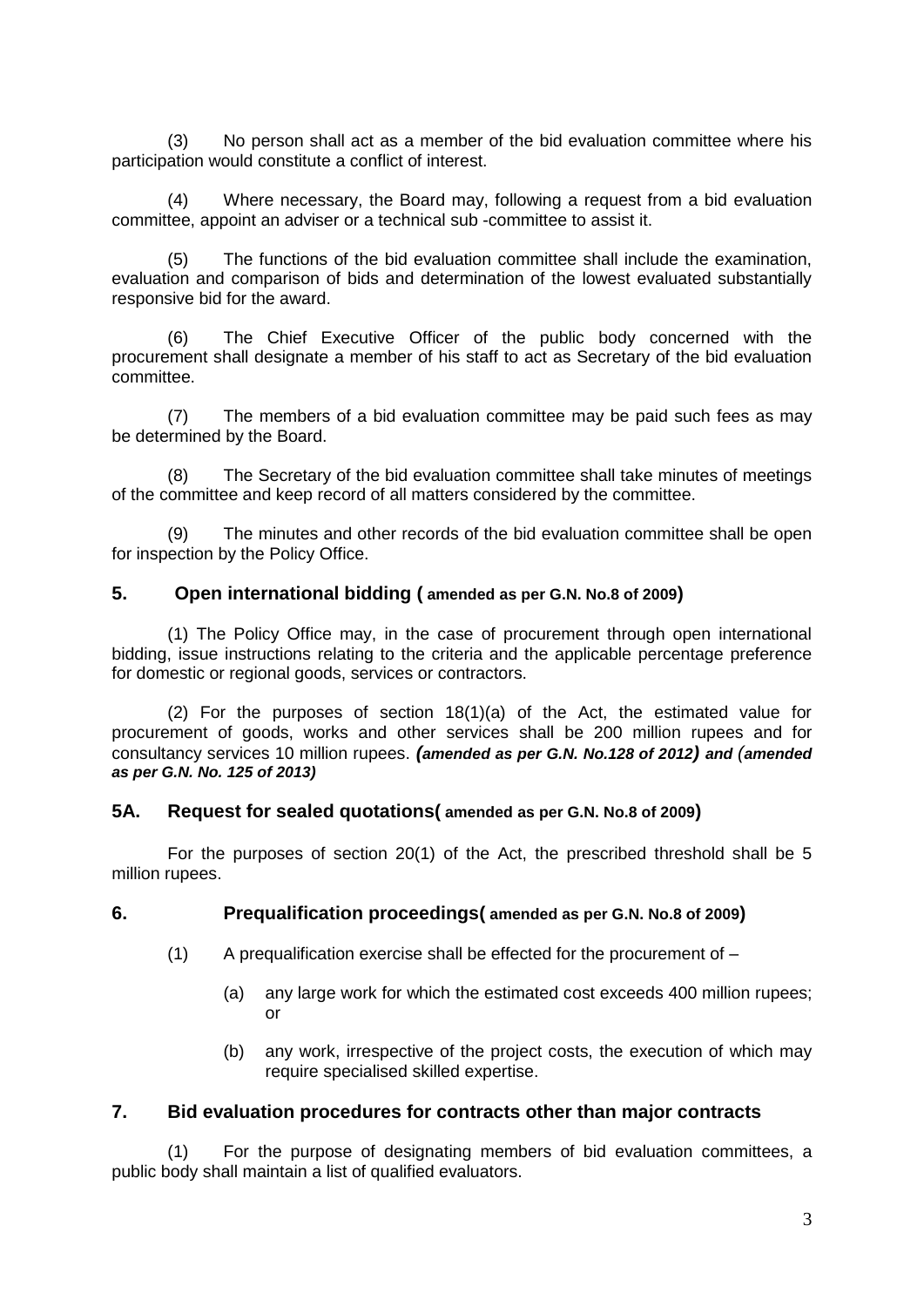(2) When constituting a bid evaluation committee, a public body shall take into account the proper combination of expertise required and ensure that the selected evaluators have the required competence and expertise.

(3) The procedures to be followed by a bid evaluation committee and the manner in which the proceedings shall be carried out shall be in accordance with such guidelines issued by the Procurement Policy Office.

(4) A public body may, at the request of a bid evaluation committee, appoint an adviser or a technical sub-committee to assist it.

(5) The members of a bid evaluation committee may be paid such fees as may be determined by the public body.

## <span id="page-9-0"></span>**8. Special circumstances for negotiation** *( amended as per G.N. No.71 of 2008)*

Negotiations may be carried out with a bidder or supplier where –

- (a) the lowest evaluated substantially responsive bid is substantially above the updated estimated costs and a re-bid exercise is considered not practical;
- (b) direct procurement from a single source under section 25(2)(b) of the Act is resorted to; or
- (c) emergency procurement under section 21 of the Act is resorted to.

## <span id="page-9-1"></span>**9. Debriefing of unsuccessful bidders**

The debriefing of an unsuccessful bidder shall be limited to information relating to -

- (a) the reasons for which his bid was unsuccessful;
- (b) reasons for which the bid of the successful bidder was retained.

## <span id="page-9-2"></span>**10. Procurement planning ( amended as per G.N. No.71 of 2008)**

(1) A public body shall engage in procurement planning in order to ensure that procurement is carried out within financial estimates allocated to it.

(2) A public body shall, in respect of every investment project, prepare a master procurement plan to cover the entire life of the project.

(3) A public body shall, at the beginning of every financial year, prepare an annual procurement plan which shall include –

- (a) the type and quantity of the goods, works or services to be procured;
- (b) the timing and implementation of the procurement;
- (c) an indication of possible packages of procurement, and their value;
- (d) an indication of possible pre-qualification proceedings and procurement methods to be used;
- (e) such other information as may be required in accordance with instructions issued by the Policy Office.

(4) A public body shall publish on its website an annual procurement plan and periodically update and revise it.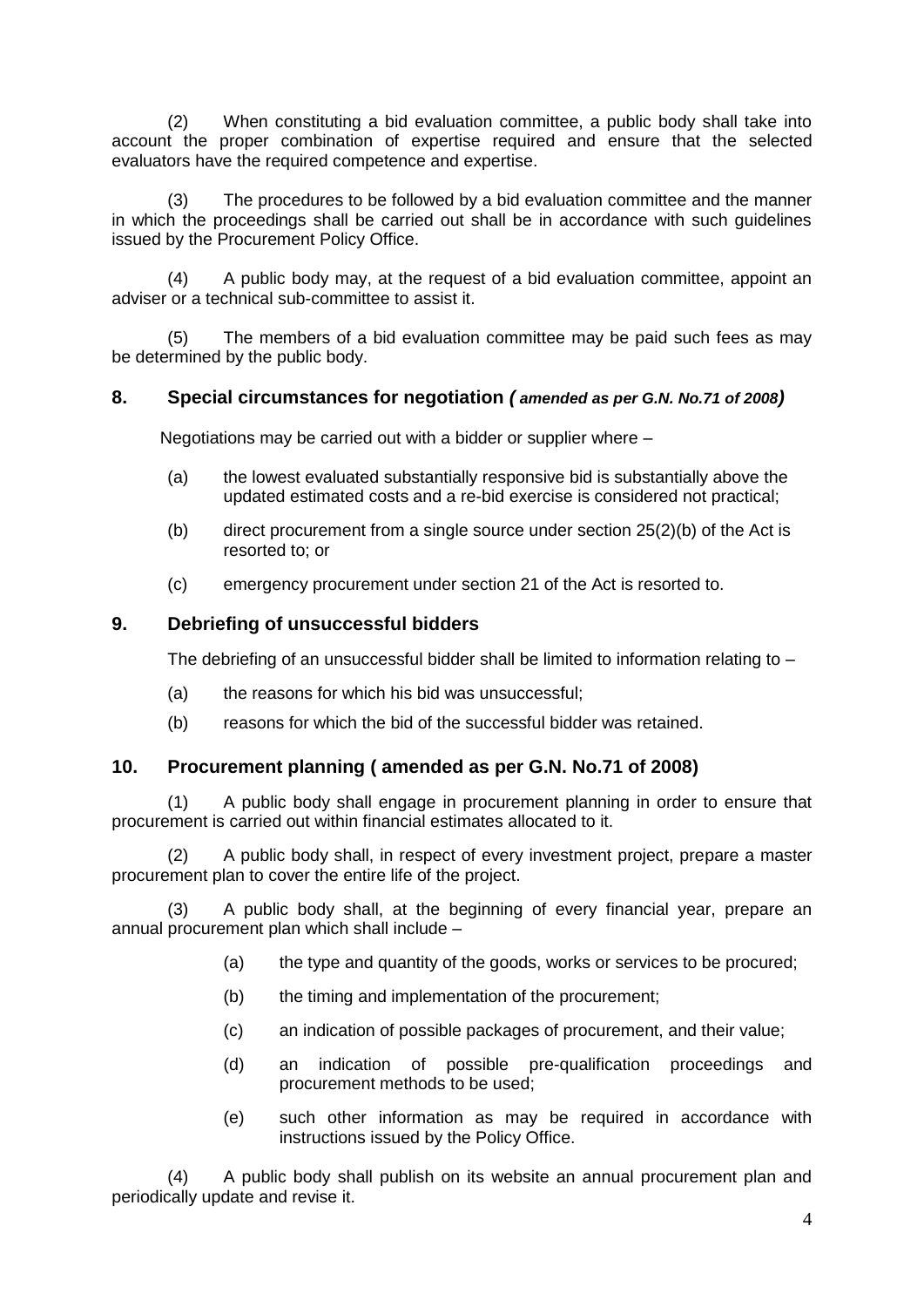(5) In planning procurement for a major contract, a public body shall take into account the following –

- (a) identification and assessment of the need for the procurement;
- (b) designation of procurement planning team;
- (c) conducting market research in order to identify various technical solutions, in particular in the commercial market, to identify the range of available suppliers, and to determine the most favourable contractual and guarantee terms available in the commercial market that would be suitable for procurement;
- (d) identification of the amount and sources of financing;
- (e) studying acquisition history for similar goods, works or services;
- (f) defining and describing the procurement requirements;
- (g) estimate of the cost of a proposed procurement;
- (h) possible aggregation of procurement requirements, taking into account factors such as achieving economies of scale in purchasing, optimising use of procurement and contract administration resources;
- (i) possible slicing of the procurement into lots, provided that such slicing is not done to avoid thresholds beyond which more competitive procurement methods may be used, and where such slicing is indicated by factors such as whether an approach would provide the best overall value for the public body, possibility of technical compatibility regarding items purchased in separate lots, the possibility of allowing bidders to bid for individual lots or for the entire package, and measures to promote participation by small enterprises;
- (j) the availability of any procedures for procurement of common-use items;
- (k) selection of contracting approach and structure, including verification of possible availability of framework or indefinite quantity contract arrangements for the item in question;
- (l) selection of appropriate procurement method in accordance with sections 15 to 25 of the Act, and the reasons for use of a procurement method other than open bidding, and any possible combination and package of task or contract; and
- (m) determination and identification of required contract administration resources and responsibility.

(6) A public body may establish a Committee of Needs in accordance with instructions issued by the Policy Office, to plan any individual procurement identified in its annual procurement plan.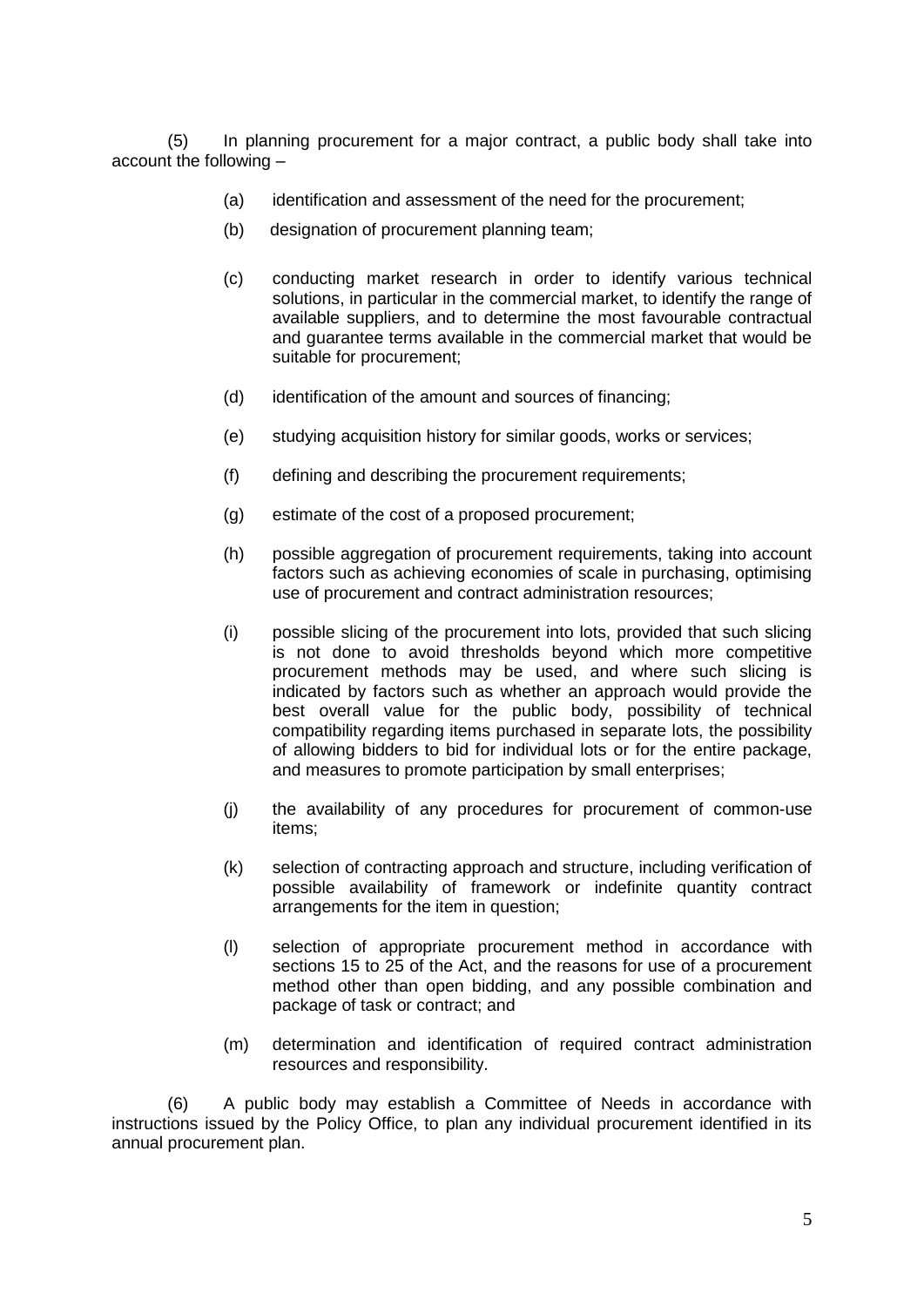## <span id="page-11-0"></span>**11. Disclosure of agents**

(1) Upon submission of a bid, a foreign individual, firm, company or institution, shall specify whether or not any agent has been appointed in Mauritius, and shall mention -

- (a) the name and address of the agent;
- (b) the conditions of the agency agreement;
- (c) the amount of commission payable if any, the type of currency and mode of payment;
- (d) the tax registration number of the agent.

## <span id="page-11-1"></span>**12. Non-discrimination**

(1) Subject to section 17 of the Act, a bidder shall be allowed to participate in procurement proceedings without regard to his nationality.

(2) A public body may accept the submission by a bidder of equivalent documentation when any document required by the bidding documents is not available or issued, as may be the case in the bidder's country.

(3) A public body may accept certification from a bidder attesting compliance with eligibility requirements.

## <span id="page-11-2"></span>**13. Evidence of qualifications**

(1) The invitation to bid, the pre-qualification document, the bidding document and, in the case of procurement of services, the invitation for expression of interest and the request for proposals shall clearly outline the requirements and require the bidder to submit appropriate documentation to establish the required qualifications.

(2) The pre-qualification, bidding documents and the request for proposals shall specify the documents required to be submitted by the bidder and consultant.

## <span id="page-11-3"></span>**14. Groups and associations of bidders**

(1) The bidding document shall disclose the requirements and procedures to be applied for assessing the qualification of a joint venture.

(2) An entity forming part of a joint venture shall not submit a bid, where the joint venture is a bidder, in relation to the same procurement.

## <span id="page-11-4"></span>**15. Subcontractor qualifications**

(1) A public body shall require a bidder to provide qualification information and documentation for any major subcontractor involved in the performance of the contract.

(2) A public body may review and approve the qualifications of a subcontractor, if it considers the subcontractor's role as critical.

## <span id="page-11-5"></span>**16. Manufacturer's authorisation**

The documentary evidence of the bidder's qualifications to perform the contract, if its bid is accepted, shall establish to the satisfaction of the public body that, in the case of a bidder offering to supply goods under the contract which the bidder did not manufacture or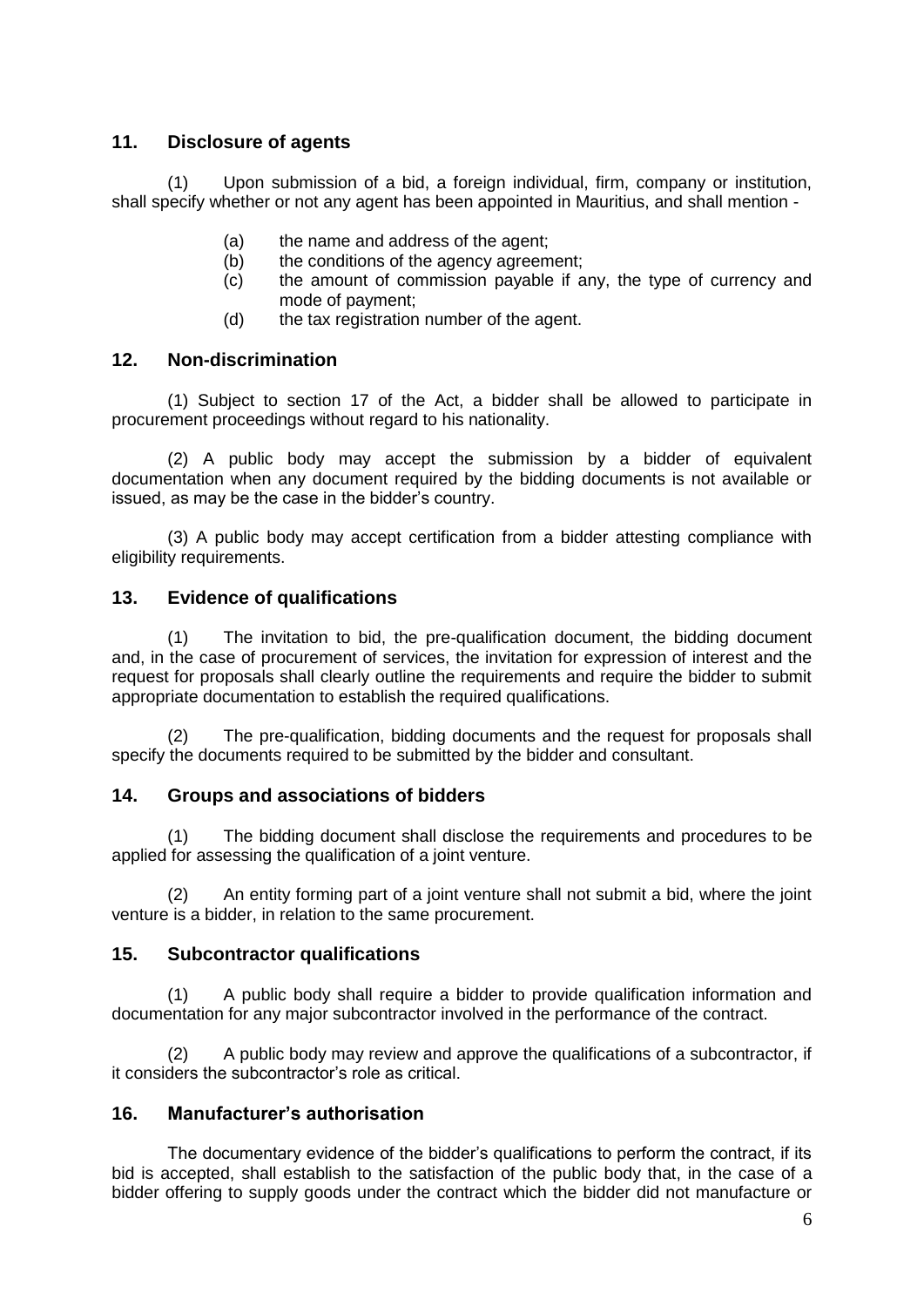otherwise produce, the bidder has been duly authorised by the manufacturer or producer of the goods to supply and install the goods in Mauritius.

## <span id="page-12-0"></span>**17. After-sale service**

(1) Subject to the complexity of equipment and availability of resources in the local market a public body may request proof of local after sale service back-up from a bidder.

(2) For an overseas bidder not doing business in Mauritius, the public body may request documentary evidence to establish to its satisfaction that the bidder will be, if the contract is awarded to the bidder, represented by an agent in Mauritius equipped and able to carry out the maintenance, repair and the stocking of spare parts as specified in the technical specifications.

## <span id="page-12-1"></span>**18. Choice between prequalification and post-qualification proceedings**

(1) Subject to regulation 6, a public body may use prequalification or postqualification procedure for any procurement.

(2) For works contracts and contracts for complex industrial plant and equipment, in which the cost of bid-preparation is high, prequalification procedure, in which only bidders who pass the minimum qualification requirements set forth in the prequalification documents are permitted to submit bids, shall be used.

(3) For contracts involving simple commodities, or manufactured goods, postqualification procedure, involving the examination of the qualifications of only the first ranked bidder, shall be used.

## <span id="page-12-2"></span>**19. Provision of prequalification documents**

Where prequalification proceedings are used, a public body shall provide prequalification document to all applicants that respond to the invitation to apply for prequalification.

## <span id="page-12-3"></span>**20. Post-qualification proceedings**

(1) A public body shall determine whether the bidder that is identified as having submitted the lowest evaluated responsive bid is qualified to perform the contract in accordance with the criteria listed in the bidding document.

(2) A determination under paragraph (1) shall be based upon an examination of the documentary evidence submitted by the bidder in accordance with the requirements specified in the bidding document.

(3) To verify its technical and production capability a bidder shall, if required to do so by the bidding document, provide with its bid documentary evidence to establish that any item offered has been in mass production and has been in satisfactory operation for the minimum period specified in the bidding document.

- (4) (a) A determination under paragraph (1) in favour of a bidder shall be a prerequisite for award of the contract to the bidder.
	- (b) A negative determination under paragraph (1) shall result in rejection of the bid in which case a public body shall proceed to the next lowest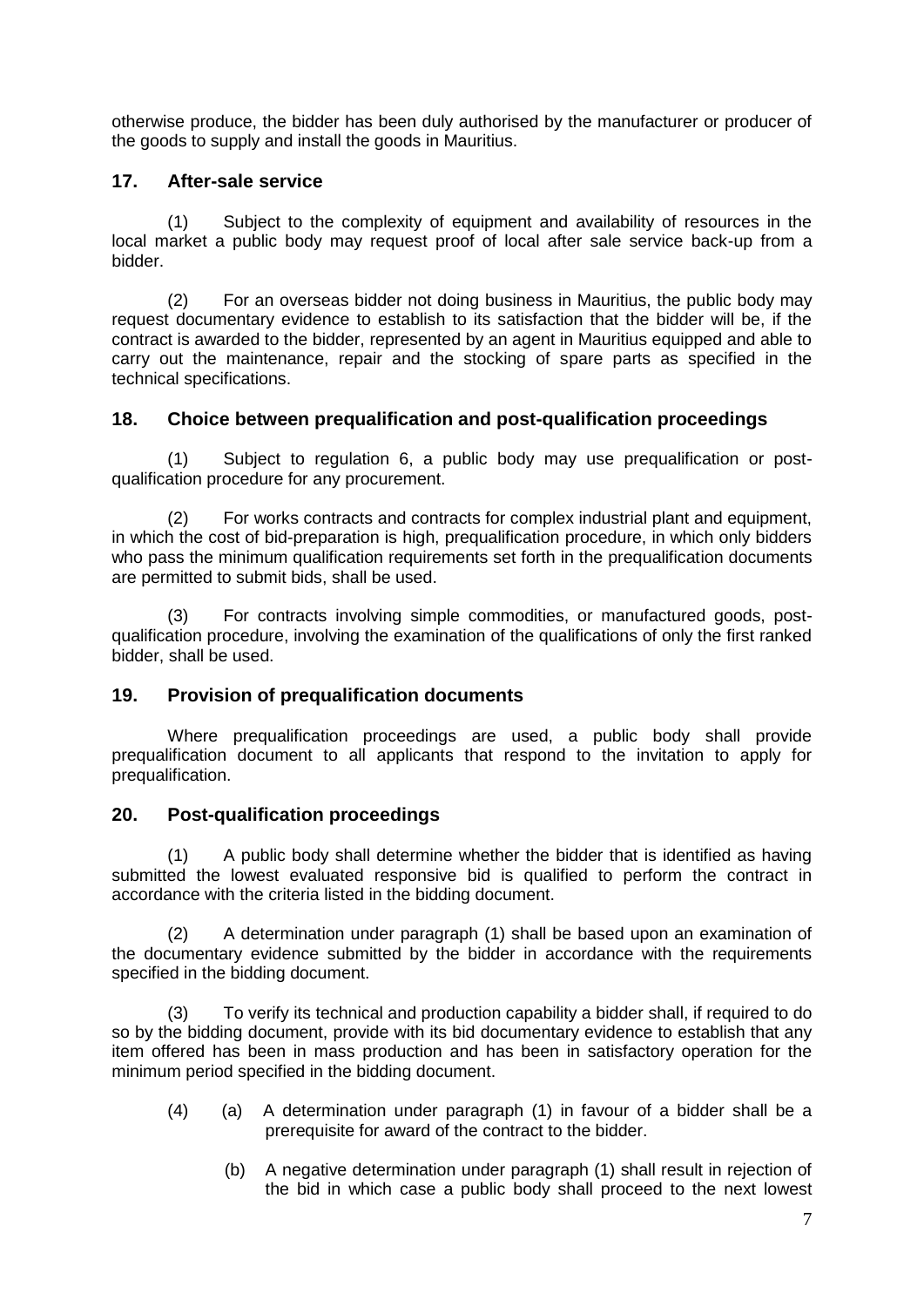evaluated bid to make a similar determination of that bidder's capabilities to perform satisfactorily.

(5) Subject to paragraph (6), where a prequalification proceeding has been carried out in a procurement proceeding, a post-qualification proceeding shall be carried out to verify that the selected bidder is still qualified.

(6) No new qualification criteria other than those specified in the post-qualification proceeding shall be imposed in determining whether a selected bidder is qualified.

## <span id="page-13-0"></span>**21. Language of bidding document( amended as per G.N. No.8 of 2009)**

(1) All bidding documents, pre-qualification documents, bids, proposals or contract documents shall be in English.

(2) Any document submitted with a bid in a language other than English shall be accompanied by a certified or otherwise authorised translation into English.

(3) Notwithstanding paragraph (2), a public body may accept a document in French submitted with a bid.

## <span id="page-13-1"></span>**22. Notice of procurement method to be used**

A public body shall include in the announcement (whether in the form of an invitation to bid or an invitation to apply for prequalification), or in any other document used to solicit a bid, a statement of the procurement method to be used in the procurement proceeding.

## <span id="page-13-2"></span>**23. Confidentiality of bid evaluation**

Except as provided in the Act and in these regulations, any information relating to the examination, clarification, evaluation and comparison of bids shall not be disclosed to bidders or to any other person not involved officially in the examination, evaluation or comparison of bids or in the decision on which bids should be accepted.

## <span id="page-13-3"></span>**24. Informing diplomatic missions**

For the purposes of an open international bidding, the diplomatic missions accredited to the Government of Mauritius, whose countries are potential sources for the subject matter of the procurement, may be served with the invitation to bid, or the invitation to apply for prequalification.

## <span id="page-13-4"></span>**25. Price adjustment( amended as per G.N. No.8 of 2009)**

(1) Subject to paragraph (2) a procurement contract may provide for the possibility of price adjustment to take into account changes in economic circumstances.

(2) No price adjustment shall be allowed unless specific provisions are made in the procurement contract.

(3) No price adjustment shall be allowed during the period of delay in performance if the delay is caused by the supplier or contractor.

(4) Where the procurement contract provides for the possibility of price adjustment, the contract shall specify the conditions, such as increases or decreases in the cost of materials, labour, and energy, in which price adjustment is permitted, the formulas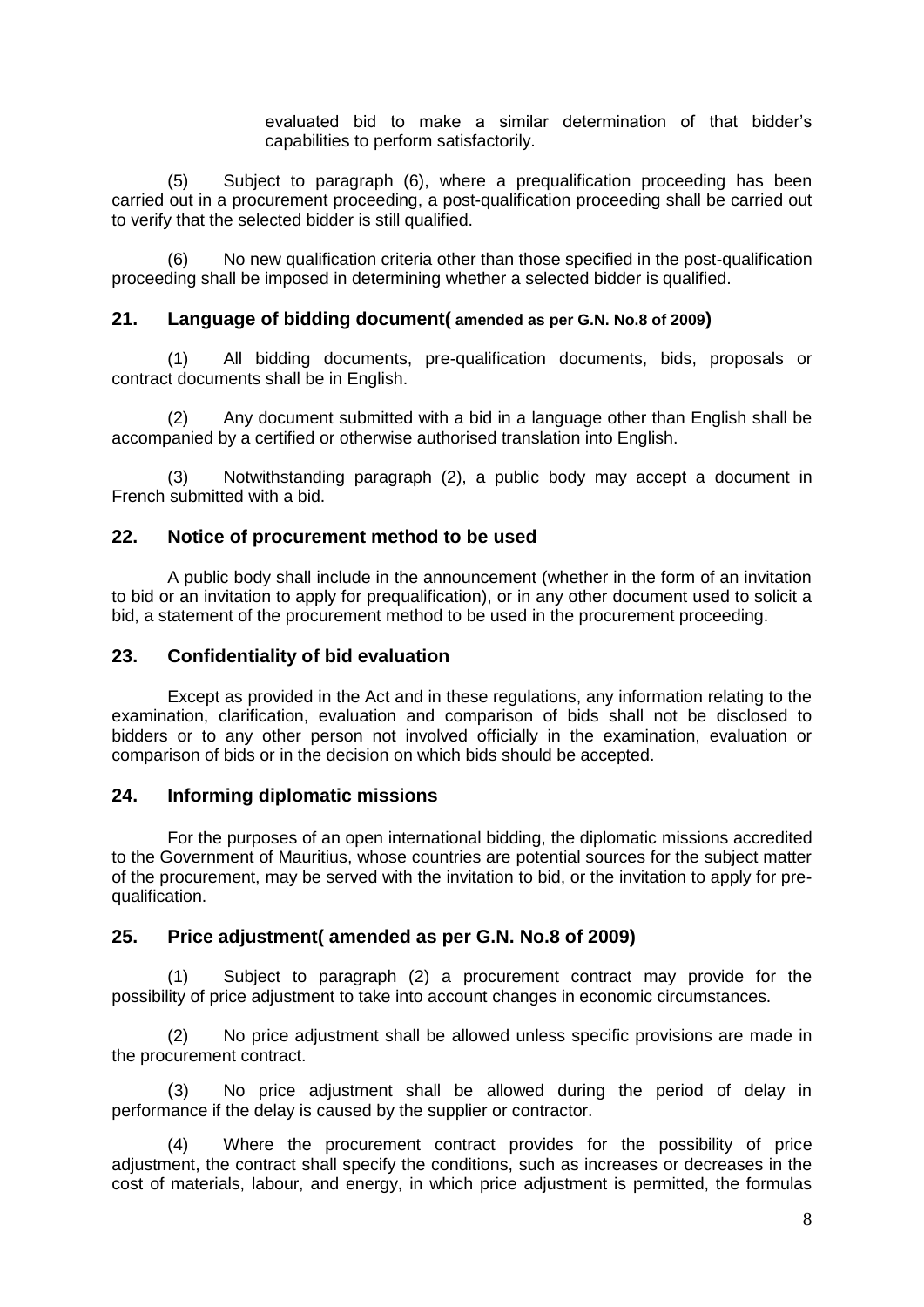and indices to be referred to in order to determine whether economic conditions have altered to a significant enough degree to justify a price adjustment and to identify the amount of increase or decrease, the frequency with which price adjustments may be implemented, and the procedures to be followed.

(5) Where the contractor fails to complete the works to be carried out under the work schedule within the time limit as specified in the contract due to unjustified delays and taking more time than that was prescribed to complete such a work, the price as referred to in paragraph (1) shall not be increased.

## <span id="page-14-0"></span>**26. Submission of Bids**

(1) Bids shall be submitted to only one place, in accordance with the instructions in the bidding document.

(2) Deadlines for submission of bids shall not be less than 30 days from the date of issuance of the invitation to bid through open advertised bidding method except in the case of submission of bids made solely by facsimile, e-mail or by any other electronic means *( amended as per G.N. No.71 of 2008).*

(3) A bidder shall submit the bid duly signed by him, and accompanied by a power of attorney, if so required, in the required number of copies and in a sealed envelope, as specified in the bidding documents.

(4) A bidder shall enclose his technical and financial proposals, separately sealed if so required, in a single envelope.

(5) If the bid is delivered by hand, the public body shall, on request, provide a receipt showing the date and time of the receipt of the bid.

(6) A bidding document may provide for submission of quotations by facsimile, e-mail or by any other electronic means in accordance with such instructions as may be issued by the Policy Office, **( amended as** *per G.N. No.71 of 2008***).**

## <span id="page-14-1"></span>**27. Reception and security of bids**

(1) A public body shall maintain a securely-locked bid box into which bidders may deposit their bids**.**

(2) If the size of the offer envelope makes it impossible to place them in the bid box, such envelope shall be handed over to the officer in charge of the Registry of the public body, who shall record the date and time of receipt, ensure that the bids are kept in a secure area and handed over to the tender committee at the bid opening.

(3) In addition to direct deposit in the bid box, bids may be submitted by registered mail, courier or any other means that may be specified in the bidding document.

(4) Any bid received in the manner provided for in paragraph (3) shall be promptly placed in the bid box or secured and kept confidential.

(5) A public body shall ensure that all bids received are kept in a secure manner so as not to permit the bids to be opened by accident or viewed.

(6) A bid received without proper sealing of the envelope or one accidentally opened by mistake shall be resealed and inserted in the tender box or other safe location together with other bids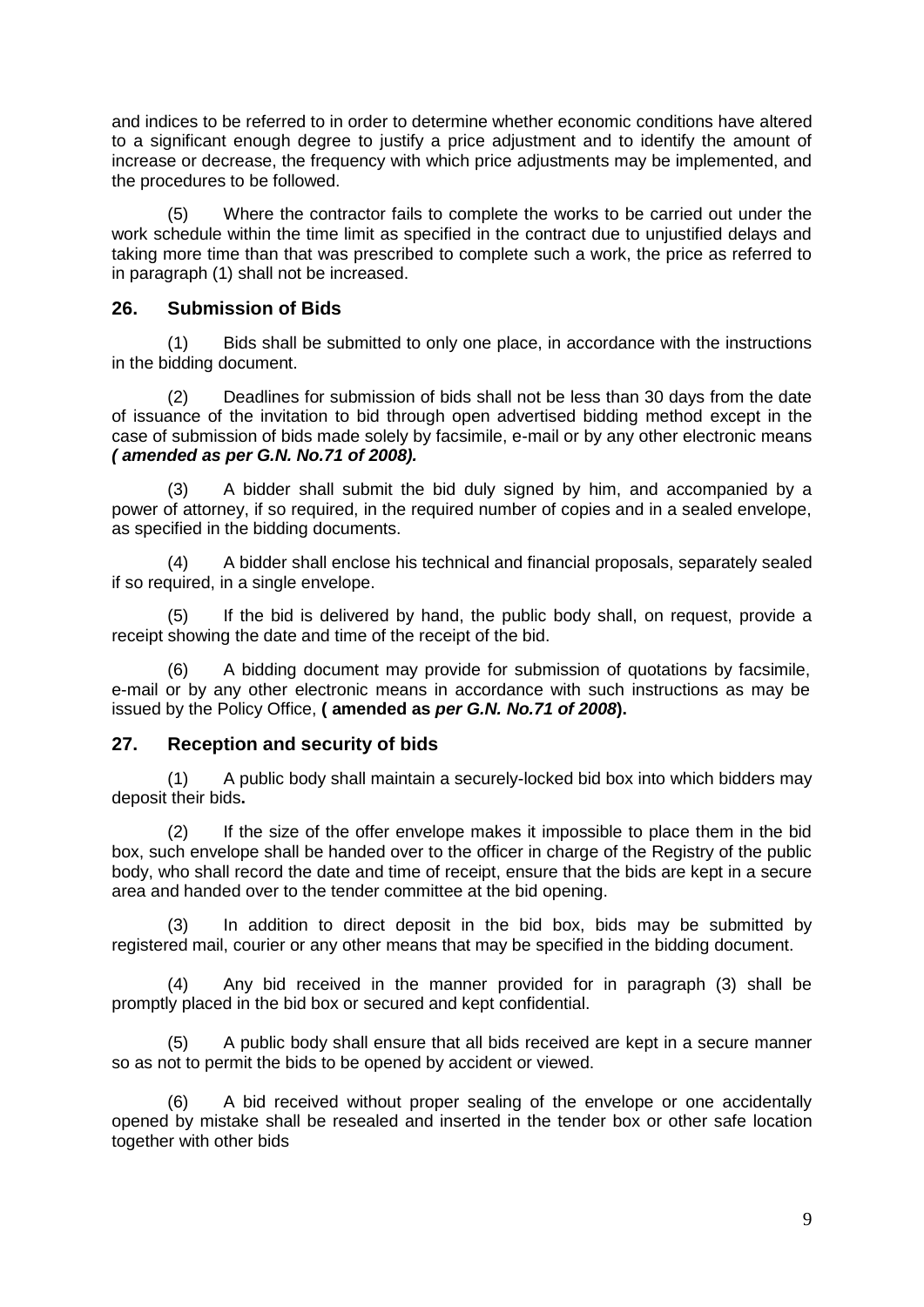(7) No disclosure of the bids shall be made to any person prior to opening of bids.

(8) Any sample submitted should be handled in a confidential and secure manner so as not to lead to the disclosure of their characteristics prior to the opening of bids.

## <span id="page-15-0"></span>**28. Requirements applicable to bid securities***( amended as per G.N. No.8 of 2009)*

(1) Subject to subsections (2) and (3), where a bid security is required, a public body shall indicate in the bidding document the type and form of the security in order to be acceptable.

(2) The type and form of the security indicated in the bidding document shall be in accordance with the instructions provided for in the standard bidding document.

- (2A) (a) A bid security shall be required in procurement where the estimated value of the procurement exceeds 200 million rupees;
	- (b) A public body may request a bid security for procurement of an estimated value which is less than 200 million rupees in accordance with instructions issued by the Policy Office.

(3) Prior to submitting a bid, a bidder may request the public body to confirm the acceptability of a proposed issuer or confirmer of a bid security and where required, the public body shall respond promptly to such a request.

(4) Any confirmation of the acceptability of a proposed issuer or of any proposed confirmer shall not preclude the public body from rejecting the bid security on the ground that the issuer or the confirmer, as the case may be, has subsequently become insolvent or otherwise lacks creditworthiness, in such a case, a bidder shall be permitted to replace the unacceptable security by an acceptable one.

(5) A bid security shall be subject to a demand for payment in the following circumstances –

- (a) if the bidder withdraws, cancels or substantially modifies the bid after the bid opening, during its period of validity;
- (b) if the bidder does not accept a correction of an arithmetical error; or
- (c) if the bidder, having been notified of the acceptance of its bid during the validity of the bid, fails to sign the contract if so required or fails to furnish a performance security if so required.

(6) A public body shall make no claim to the amount of the bid security, and shall promptly return the bid security after –

- (a) the expiry of validity period of the bid security;
- (b) the entry into force of a procurement contract and the provision of a security for the performance of the contract, if such a security is required by the bidding document;
- (c) the termination of the bidding proceedings without the entry into force of a procurement contract; or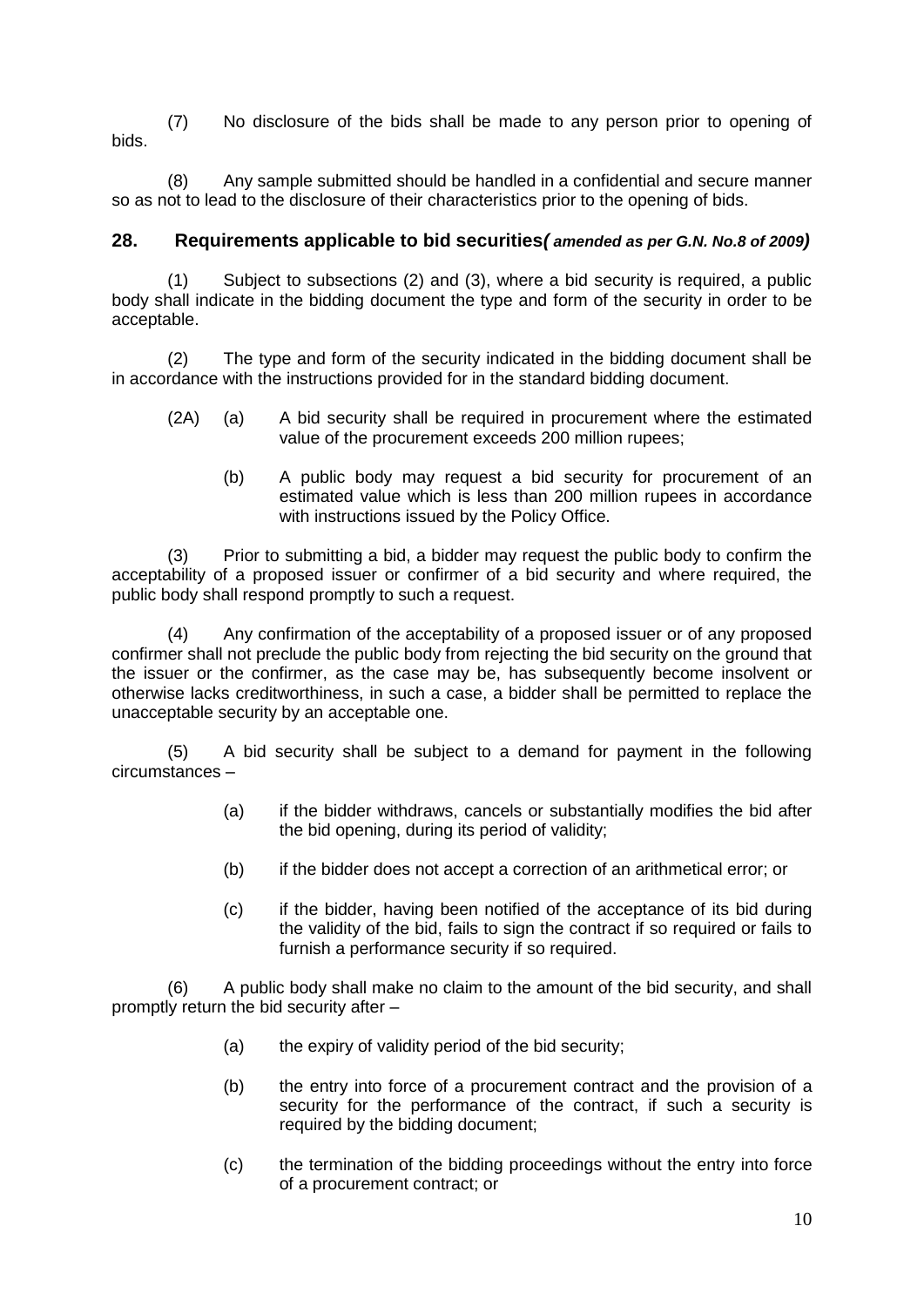(d) the withdrawal of the bid prior to the deadline for the submission of bids, whichever is earlier.

(7) A public body may not request a bid security for single source procurement or from overseas suppliers in respect of goods obtainable only from a limited number of suppliers.

## <span id="page-16-0"></span>**29. Required validity period of bid security**

(1) A bidding document shall require that the bid security provided by a bidder shall have a validity period extending for a period of 30 days beyond the expiry of the validity period of bids, so as to allow the public body sufficient time to make a demand for payment under the bid security.

(2) All bid securities submitted by bidders shall be returned to unsuccessful bidders once it is determined that their bids will not be selected.

## <span id="page-16-1"></span>**30. Bid validity period ( amended as per G.N. No.8 of 2009)**

(1) A bidding document shall specify a bid validity period so as to enable the public body to complete the examination, evaluation and comparison of bids and to obtain all the necessary approvals so that the award of the contract can be notified within that period.

- (2) Subject to paragraph (3) a bid validity period shall
	- (a) for local bidding be of a period not exceeding 90 days;
	- (b) for international bidding be of a period not exceeding 120 days.

(3) For any complex major contracts, a bid validity period shall be of a period not exceeding 180 days.

(4) If, prior to the expiry of the validity period of bids, a public body considers that additional time is required to complete all steps and notify an award, the public body shall request all bidders to extend the validity by the minimum period required to do so.

(5) A refusal by a bidder to extend the bid validity period shall not result in the forfeiture of his bid security.

(6) Any extension of the bid validity period shall be subject to a corresponding extension of the bid security, failing which a bid shall be deemed not to be extended.

## <span id="page-16-2"></span>**31. Cancellation of proceedings before opening of bids**

(1) No cancellation of procurement proceedings shall be made unless it is in the public interest.

(2) A cancellation of procurement proceeding is in the public interest –

- (a) when the object of the procurement is no longer required; or
- (b) when the bidding document has to be modified so substantially that it will be more efficient and convenient to cancel the bid invitation, revise the document and re-issue an invitation to bid.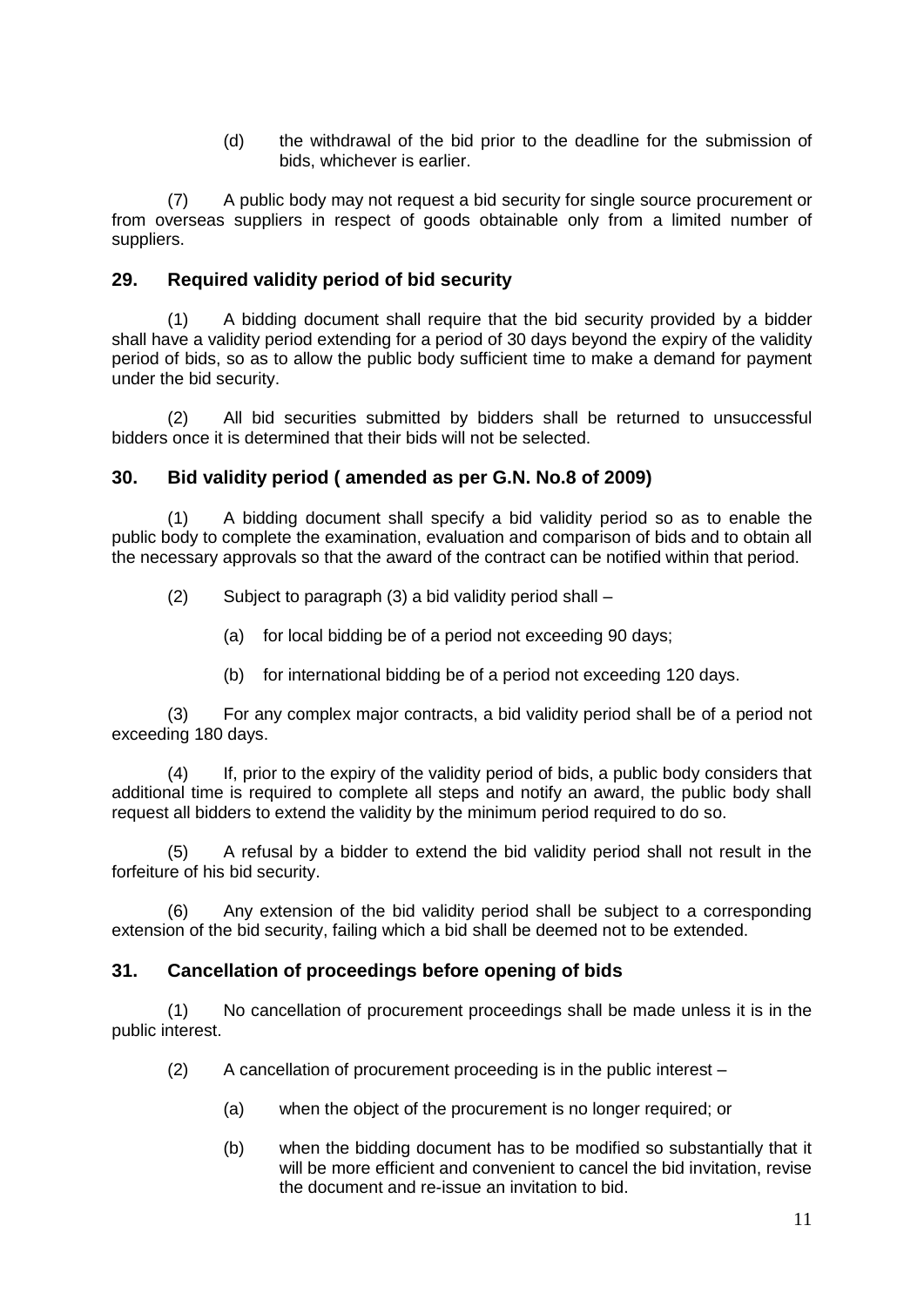(3) If the procurement proceeding is cancelled before opening of bids, any bid received shall be returned unopened.

## <span id="page-17-0"></span>**32. Opening of bids**

(1) Every bid shall be opened in only one place and at the time specified in the bidding document.

(2) At the opening of bids, in addition to the name and address of each bidder whose bid is opened and the bid price read out, the price of any alternative bid, any discount and presence or absence of any bid security shall be announced to any person present at the opening of bids and recorded in the minutes of the bid opening.

(3) No decision as to the acceptance or rejection of any bid shall be taken or announced in the bid opening session.

## <span id="page-17-1"></span>**33. Rejection of late bids**

(1) A bid received by the public body after the deadline for the submission of bids shall not be opened and shall be returned to the bidder.

(2) The date and time of arrival of any late bid shall be noted in the report of the procurement proceedings.

## <span id="page-17-2"></span>**34. Time frame for examination and evaluation of bids**

A public body shall carry out promptly and in an efficient manner the examination and evaluation of bids after the opening of the bids, taking into account the validity period of the bids.

## <span id="page-17-3"></span>**35. Margin of preference (amended as per G.N. No.86 of 2009)**

(1) Where applicable, the financial evaluation stage shall involve the application of price preference in favour of domestically manufactured goods and domestic and foreign contractors and a regional price preference where the regional preference is applicable.

(2) Any applicable preference shall be stated in the bidding document and shall be in accordance with directives issued by the Policy Office **(***amended as per G.N. No.71 of 2008***).**

## <span id="page-17-4"></span>**36. Cancellation of procurement proceedings after opening of bids**

(1) A public body may at any time cancel the procurement proceedings where –

- (a) the object of the procurement is no longer required;
- (b) it has become necessary, in the public interest, to modify the specifications or critical aspects of the conditions of the contract; or
- (c) defects or gaps in the specifications have been revealed, which prevent consideration of a substantially less expensive and functionally equivalent item other than the one called for in the bidding documents, or which prevent consideration of all items of cost to the public body in the evaluation process.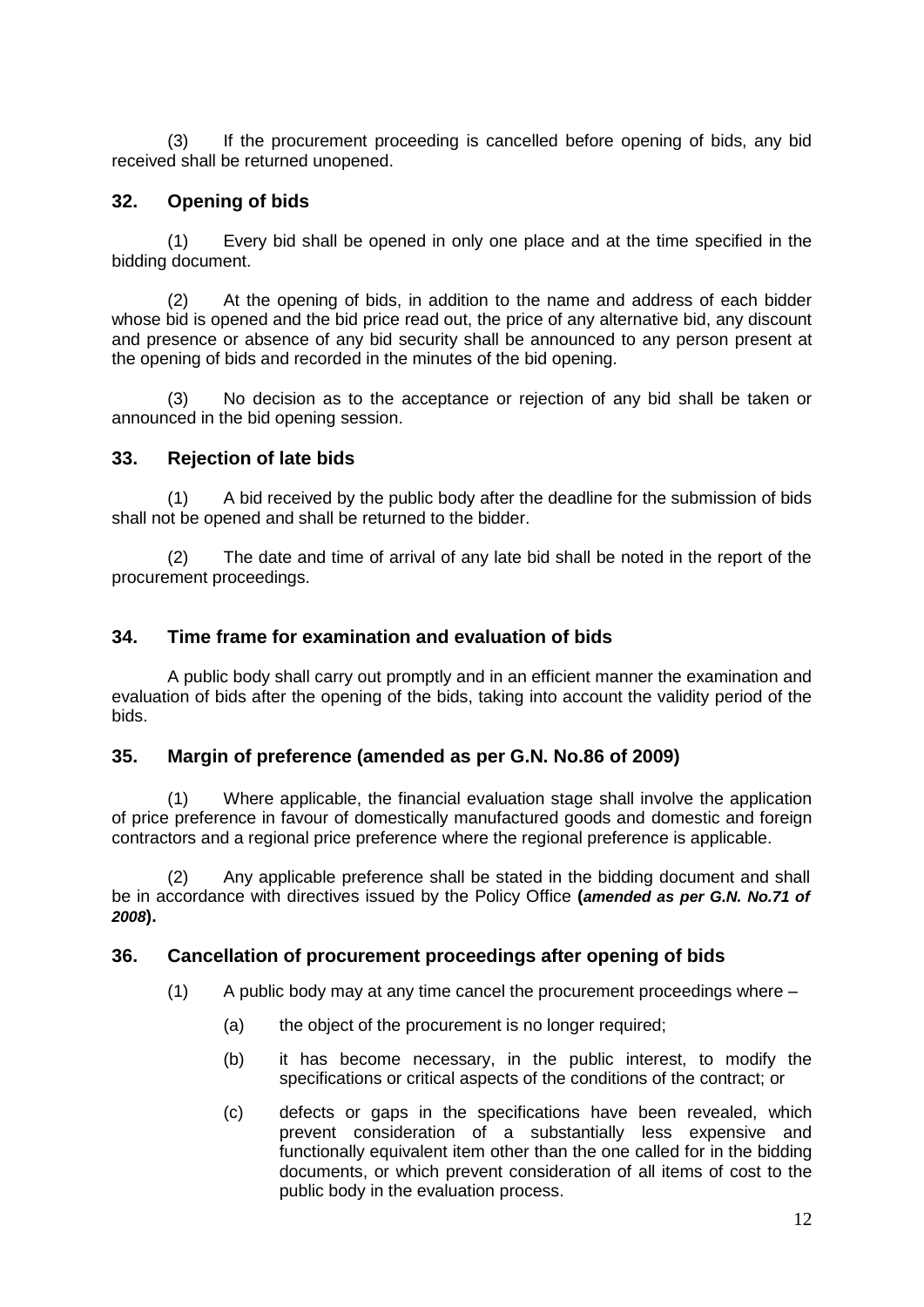(2) No decision to cancel the procurement proceedings shall be taken unless the Chief Executive Officer of the public body concerned has given the approval to the cancellation.

## <span id="page-18-0"></span>**37. Rejection of all bids or cancellation of procurement proceedings**

A notice of the rejection of all bids or cancellation of the procurement proceedings shall state the grounds for the rejection of all bids, or for the cancellation of the procurement proceedings, as the case may be.

## <span id="page-18-1"></span>**38. Notification of Award (amended as per G.N. No.71 of 2008) and (amended as per G.N. No.8 of 2009) and (amended as per G.N. No. 86 of 2009)**

(1) Following the identification of the successful bidder in accordance with section 40 of the Act, a public body shall –

- (a) notify the bidder of the proposed award of the contract within 5 days from the date of receipt of approval from the Central Procurement Board;
- (b) promptly publish notice of every procurement award as provided under regulations 71.

(2) Notwithstanding paragraph (1)(a) where a public body considers that it requires more than 5 days, it shall promptly notify the Board and the Policy Office giving reasons for an extension of the delay.

(3) For the purposes of section 40(3) of the Act, the prescribed threshold shall be 15 million rupees.

## <span id="page-18-2"></span>**39. Acceptance and entry into force of contract in bidding proceedings** *(Paragraph (7) has been revoked as per G.N. No.75 of 2013)*

Unless the bidding document indicates that a procurement contract is required to be signed by both parties, the bidding document shall indicate that a contract in accordance with the terms and conditions of the accepted bid and the bidding documents enters into force when a notice of acceptance is dispatched to the selected bidder provided that the notice of acceptance is dispatched while the bid is still valid.

(2) A notice under paragraph (1) is dispatched when it is properly addressed or otherwise directed and transmitted to the bidder.

(3) Where a procurement contract is required to be signed, the bidder shall do so within a reasonable period of time after the notice referred to in regulation 38 is dispatched to the bidder, in accordance with such time period as may be indicated in the bidding documents and in the notice.

(4) Between the time when the notice referred to in regulation 38 is dispatched to the bidder and the entry into force of the procurement contract, no action shall be taken by the public body or the bidder that interferes with the entry into force of the procurement contract or with its performance.

(5) In the event of a failure of the bidder whose bid has been accepted, to sign a written procurement contract in accordance with the bidding document, if required to do so,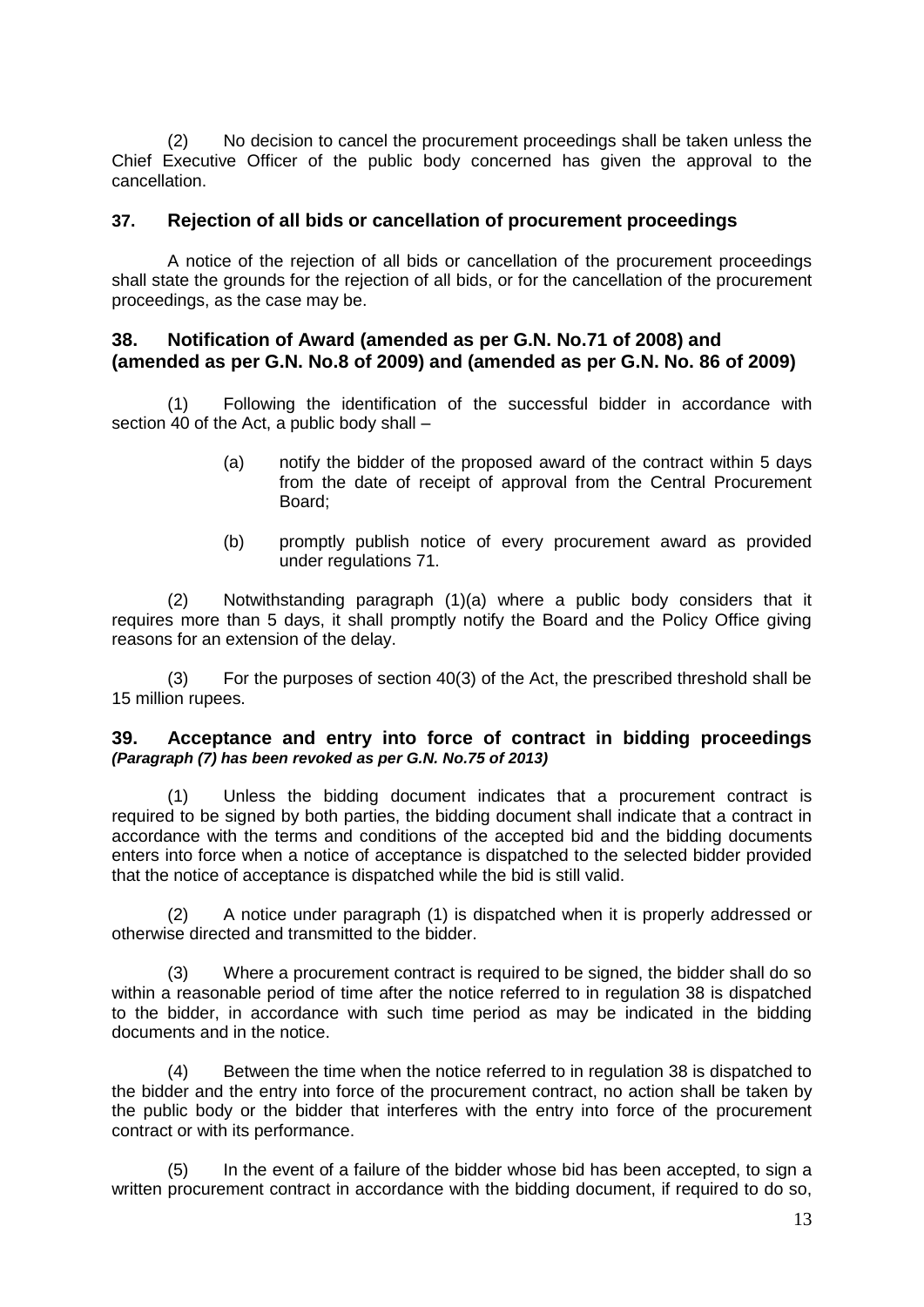or to provide any required security for the performance of the contract, a public body shall select the next lowest evaluated bid in accordance with the evaluation criteria specified in the bidding document from among the remaining bids.

(6) A public body shall not request or require a successful bidder to sign a contract which varies with the terms and conditions specified in the bidding document.

## <span id="page-19-0"></span>**40. Design Contests**

In appropriate cases, such as the procurement of architectural designs or urban planning designs, a public body may conduct a design contest for the purposes of selecting a design in accordance with such procedure as may be approved by the Policy Office.

## <span id="page-19-1"></span>**41. Restricted bidding (Amended as per G.N. No. 25 of 2012)**

- (1) For the purpose of section 19(1) (b) of the Act, the threshold amount shall be 5 million rupees for the procurement of goods, works and other services.
- (2) For the purpose of section 19(2)(b) of the Act, the bidders from whom bids are directly solicited shall, as far as reasonably possible, include at least 2 SMEs
- (3) For the purpose of this regulation- "SMEs" has the same meaning as in the Small and Medium Enterprises Development Authority Act.

## <span id="page-19-2"></span>**42. Standing lists (Approved list of suppliers/contractors)**

(1) The following shall apply for the maintenance and use of registration and classification systems in restricted bidding procedures, and to any databases and lists of interested or approved parties –

- (a) the database or list shall only be maintained for the information of various public bodies and any non-inclusion in the database or list shall not preclude consideration of a firm if it meets the eligibility and qualifications specified in the invitation documents;
- (b) requests to be classified, or to be entered in the database or list, shall be receivable at any time from any interested party and shall be acted upon within a reasonably short period of time;
- (c) the existence of the classification system, database or list, the conditions to be satisfied by parties to be entered in the classification system, database or list, the methods according to which satisfaction of each of those conditions is to be verified, the period of validity of an entry in the classification system, database or list and the procedures for entry and for renewal of the entry shall be generally and regularly publicised in such manner so as to bring them to the attention of interested parties; and
- (d) listed parties shall be given prompt notice of their inclusion or removal from the classification system, database or list.

(2) Any classification system, or other database or list shall be designed to be easily retrievable, including, where feasible, in electronic form, by the widest possible audience, and shall be regularly reviewed and updated.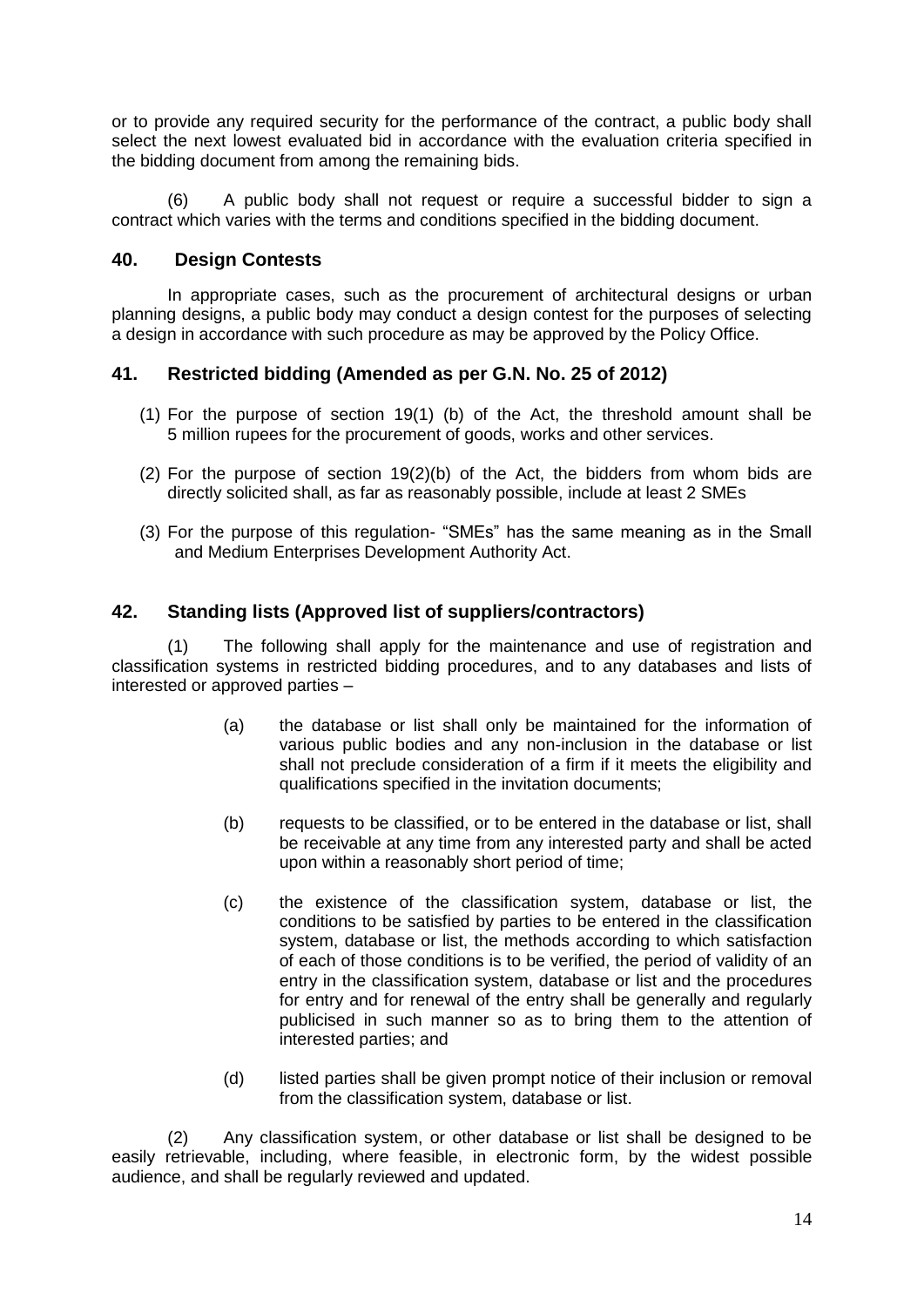## <span id="page-20-0"></span>**43. Community and end-user participation**

(1) In the interest of providing employment to local communities, a public body may decide to execute small construction works, including maintenance and repair, through local user committees.

(2) For procurement through a user's committee, the Policy Office shall establish procedures to ensure –

- (a) clarity as to the cases in which a user's committee can be utilised, which should normally be labour intensive and where better value may be obtained by the participation of the community and end user;
- (b) that the arrangement with the user committee is on the basis of an agreement signed between the public body and the user's Committee, which stipulates the outputs, the user's role, mechanisms for community representation, reporting obligations, budget, and procedures for supplementary procurement;
- (c) effective mechanisms for representation of the user;
- (d) effective and accountable use of the funds involved for the specified objectives and outputs, including the monitoring of implementation; and
- (e) record-keeping obligations.

## <span id="page-20-1"></span>**44. Direct Procurement (amended as per G.N. No.71 of 2008)**

(1) For the purpose of section 25(2)(a) of the Act, a public body may resort to direct procurement-

- (a) in the case of procurement of goods, where the value does not exceed 500,000 rupees provided that the total cost per single item does not exceed 100,000 rupees;
- (b) in the case of procurement of works, consultancy services or other services, the value does not exceed 500,000 rupees.

(2) A public body shall maintain records showing details of oral or informal quotations sought from suppliers prior to the award of the contract.

(3) For the purposes of section 25(2) (c) and 25(2) (d) of the Act the limit shall be fifty percent and thirty percent respectively of the initial contract value.

## <span id="page-20-2"></span>**45. General Policy of diligence**

(1) Prior to awarding a procurement contract by way of direct procurement under section 25 of the Act, a public body shall ascertain that –

- (a) the item to be procured is not available in existing stores or under any applicable framework agreement;
- (b) the provider possesses the qualifications required to perform the procurement contract;
- (c) the quality and technical aspects of the provider's proposal meet the requirements of the public body; and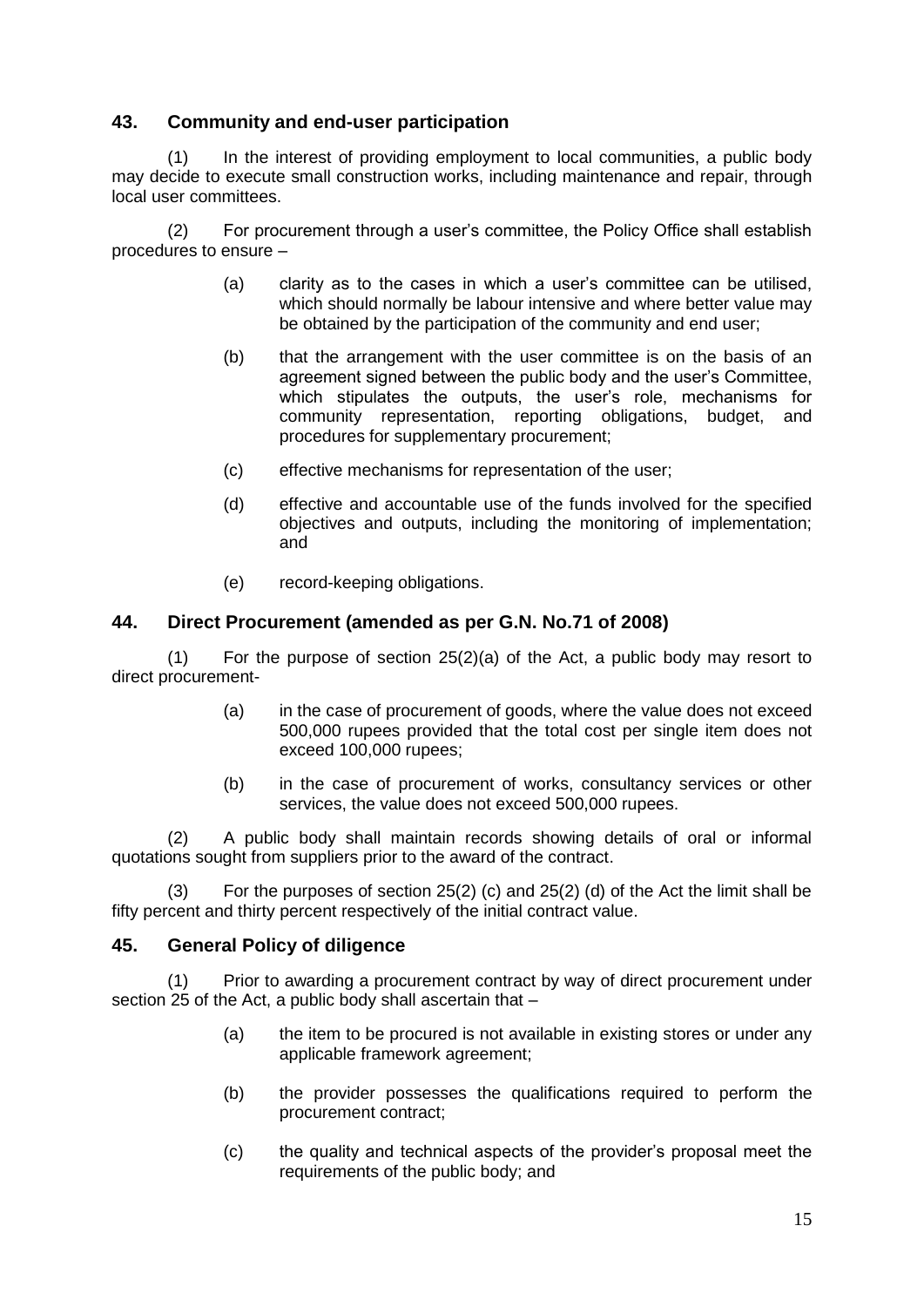(d) the price to be paid to the provider is fair and reasonable.

#### <span id="page-21-0"></span>**46. Procurement of goods and services of common use**

The Policy Office may assign the responsibility for the standardisation and bulk contracting of goods and services of common use and the maintenance of a database of suppliers to any public body it deems appropriate.

#### <span id="page-21-1"></span>**47. Invitation for expression of interest and preparation of shortlist (amended as** *per G.N. No.71 of 2008***)**

 $(1)$  For the purposes of section 24(2)(a) and (b) of the Act, the threshold shall be 10 million rupees.

(2) For the purposes of section 24(3), the public body shall include in the request to the short-listed consultant such information to enable the public body to make a judgment on the firm's suitability and shall not be so complex so as to discourage a consultant from expressing his interest.

- (3) A notice seeking an expression of interest shall include
	- (a) the identification of and contact information for the public body;
	- (b) an identification and general description of the assignment or project in question, including the working location, and any project identification code;
	- (c) the date of issue of the notice, and the closing date and instructions for submission of the expression of interest;
	- (d) any source of funding;
	- (e) the projected time period for implementation and completion of the assignment;
	- (f) the qualification criteria to be met to be short-listed.

(4) In order to determine the capability and experience of consulting firms seeking to be short-listed, the information requested shall include –

- (a) a profile of the company, its organisation and staffing;
- (b) in the case of associations between two or more firms, the name, address and profile of the participating firm, and nature of the association such as joint venture, subcontract;
- (c) identification of any lead firm;
- (d) details of experience or similar assignments undertaken in the previous 5 years, including their locations ;
- (e) the focus on the firms' role in similar assignments in the region or elsewhere;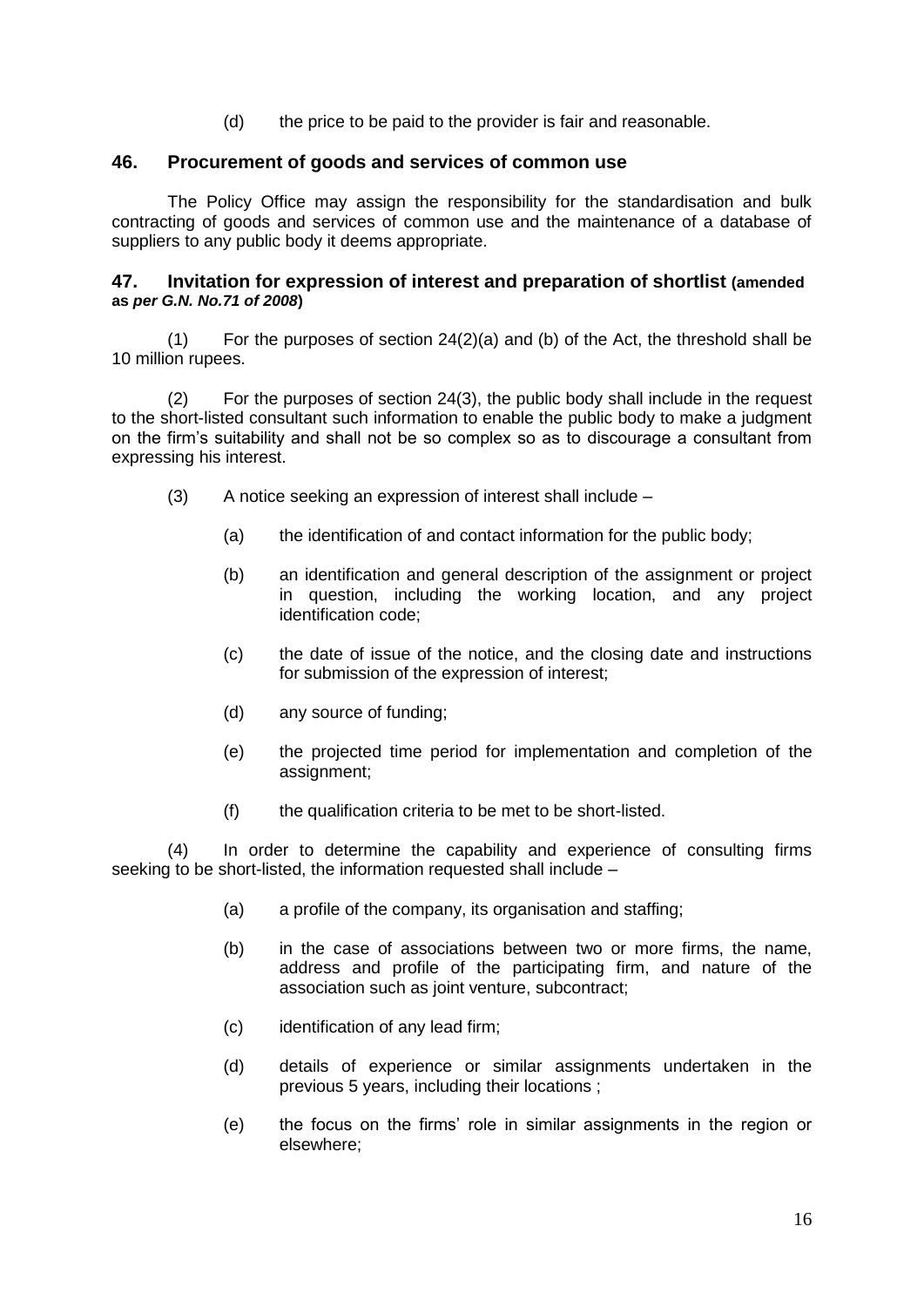- (f) the curriculum vitae of staff who could be available to work on the assignment;
- (g) in the case of individual consultant, the curriculum vitae of the consultant;
- (h) a statement that short-listed consultants will be invited to submit proposals;
- (i) the number of copies of the requested information to be submitted, and the address to which submission is to be made, and from which additional information may be obtained.

(5) A minimum of 15 days from the date of publication of the notice shall be provided for submission of expressions of interest.

(6) A consultant who has expressed interest shall be informed of the final short list of firms.

- (7) (a) A short list of at least 3 firms shall be prepared pursuant to the assessment of the information furnished.
	- (b) In preparing the shortlist the public body shall endeavour to include different nationalities and backgrounds and where possible at least one local firm so as to provide a wide variety of approaches for the public body to make a choice.

(8) Where there is not adequate number of responses to result in the minimum number of 3 qualified firms, the advertisement shall be repeated.

(9) The final shortlist may include well-qualified consultants that did not respond to the solicitation of expression of interest where there is a need to make up a minimum number.

(10) Where the value of the procurement does not exceed the amount referred to in paragraph (1), the shortlist may be drawn up on the basis of the public body's own knowledge and information.

## <span id="page-22-0"></span>**48. Challenge and appeal procedures** *(amended as per G.N. No.75 of 2013)*

(1) A challenge under section 43 of the Act shall be made in the form set out in the Second Schedule.

For the purposes of section  $43(3)(b)$ , a challenge shall not be entertained unless it is submitted within 5 days from the invitation to bid or from the opening of bids.

(3) Where the challenge concerns any aspect of the procurement process prior to the award of the contract, the Chief Executive Officer of the public body concerned shall in the case of a major contract, obtain all relevant information from the Board.

(4) Unless the challenge is resolved by mutual agreement, the Chief Executive Officer of the public body shall issue a written decision stating his reasons within 7 days of the filing of the application.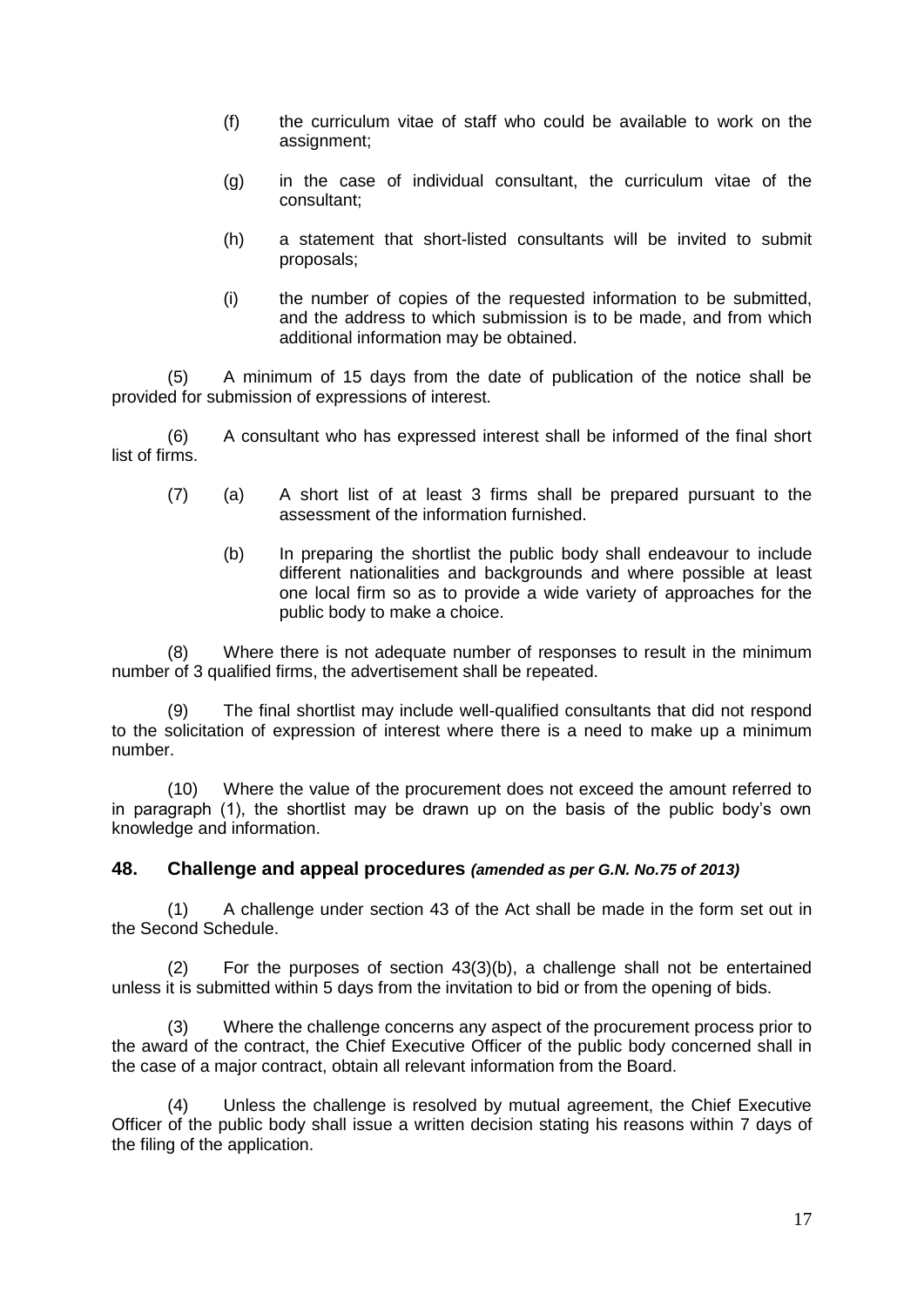(5) Where the Chief Executive Officer of the public body fails to issue a decision within 7 days or if the bidder is not satisfied with his decision, the bidder may submit an application for review to the Review Panel, provided that the application is filed within 7 days of receipt of the decision of the public body or the time when that decision should have been received.

(6) For the purposes of section 45(1) (c) of the Act the threshold shall be 1million rupees.

(7) An application for review under section 45(1)(c) of the Act, from an unsatisfied bidder after the entry into force of a procurement contract the value of which is above the prescribed threshold, as specified in paragraph (6), stating that he is not satisfied with the procurement proceedings on a ground specified in section 43(1), shall be made within 5 days of the date the applicant becomes aware of alleged breach.

## <span id="page-23-0"></span>**49. Required contents of application for review**

An application for review by the Review Panel shall be made in writing in the form set out in the Third schedule .

## <span id="page-23-1"></span>**50. Filing of application**

(1) A challenge or an application for review may be filed by hand delivery, mail or commercial courier.

(2) A challenge or an application for review is deemed to be filed on a particular day when it is received by the public body, or, where applicable, by the Review Panel, by close of business on that day.

## <span id="page-23-2"></span>**51. Security Deposit and processing fee (amended as per G.N. No.175 of 2013, as per G.N. No.75 of 2013 and as per G.N. No.8 of 2009)**

- (1) The submission of an application for review shall be accompanied by–
	- (a) a security deposit of an amount of
		- (i) 100,000 rupees, in the case where the application relates to the bid opening process or the award of a major contract; or
		- (ii) 25,000 rupees, in any other case; and
	- (b) a non-refundable processing fee of 50,000 rupees.

(2) The security deposit shall be forfeited where the Review Panel dismisses the application as frivolous.

## <span id="page-23-3"></span>**52. Notice of application for review (Regulation revoked as per G.N. No.75 of 2013)**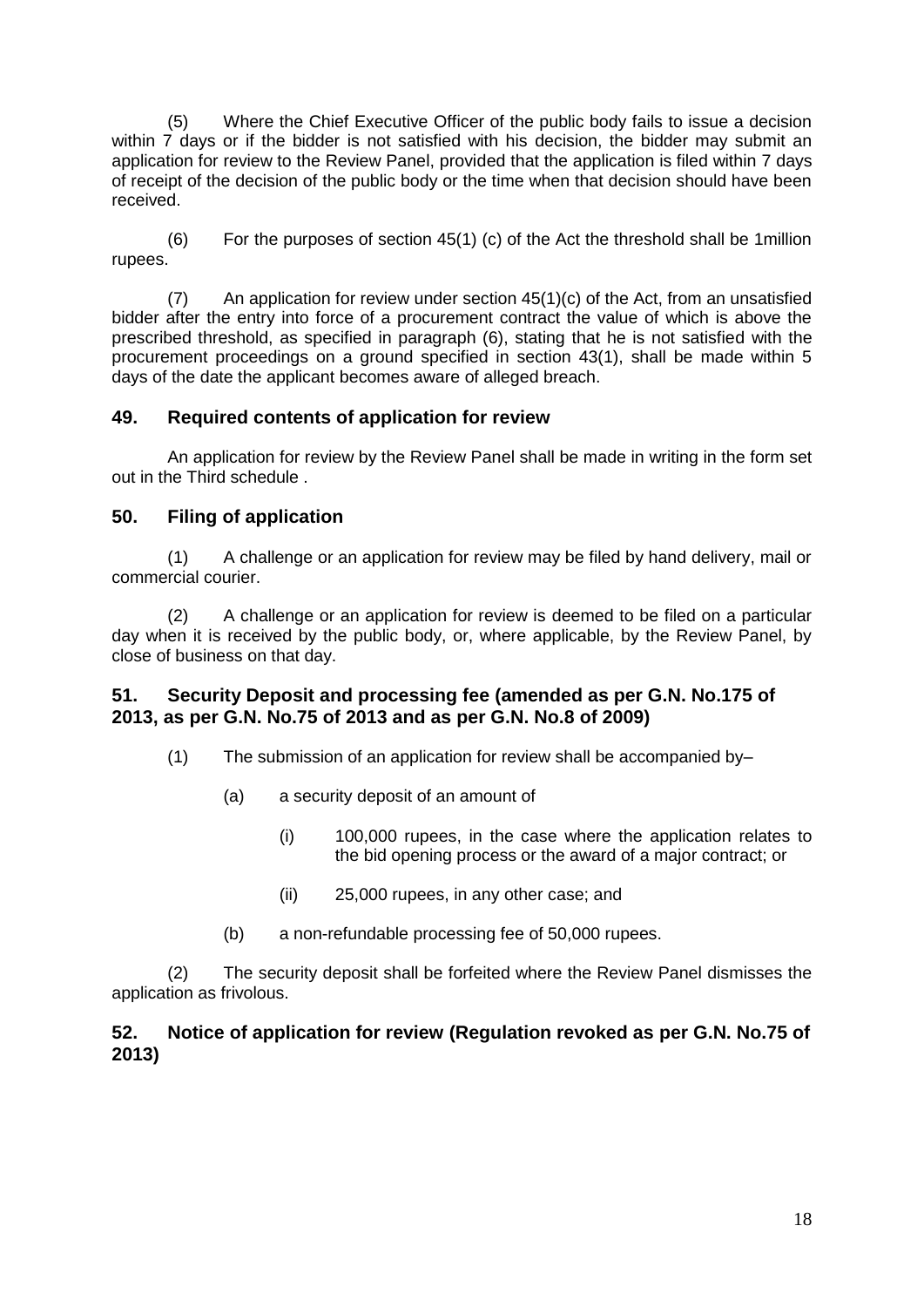## <span id="page-24-0"></span>**53. Disclosure by public body**

(1) The public body shall promptly make available to the Review Panel any information and documentation that the Review Panel may request, including -

- (a) the bid or proposal submitted by the applicant;
- (b) the bid or proposal of the bidder that is being considered for award, or whose bid or proposal is being reviewed;
- (c) all qualification assessment and evaluation documents;
- (d) the invitation to bid or request for proposals, including the specifications;
- (e) the abstract of bids or proposals;
- (f) requests for clarification of the bidding documents or request for proposals and responses thereto; and
- (g) any other relevant documents.

(2) In appropriate cases, the Review Panel may request the applicant to produce relevant documents, that are not in the custody of the public body.

(3) The Review Panel may request or allow the submission of additional statements by the parties and by other parties not participating in the application for review as may be necessary for the fair resolution of the application for review.

## <span id="page-24-1"></span>**54. Expeditious delivery of communications**

All communications related to the application for review shall be sent promptly to the Review Panel.

## <span id="page-24-2"></span>**55. Reply and comments on application for review by Independent Review panel** *(Revoked and replaced as per G.N. No.75 of 2013)*

(1) For the purpose of section 45(2B)(b) of the Act, the Public body shall, not later than 7 days from the date of receipt of the copy of the application and particulars, forward its reply and comments thereon to the Review Panel, with copy to the applicant.

(2) On receipt of the copy of the reply and comments referred to in paragraph (1), the applicant may, within 7 days of the date of receipt, submit his reply and comments thereon to the Review Panel, with copy to the public body.

## <span id="page-24-3"></span>**56. Dismissal of application for review**

An application for review may be dismissed for –

- (a) failure to comply with any of the requirements of sections 43 to 45 of the Act, and these Regulations;
- (b) setting forth allegations that do not state a valid basis for an application for review, or that do not set forth a detailed legal and factual statement;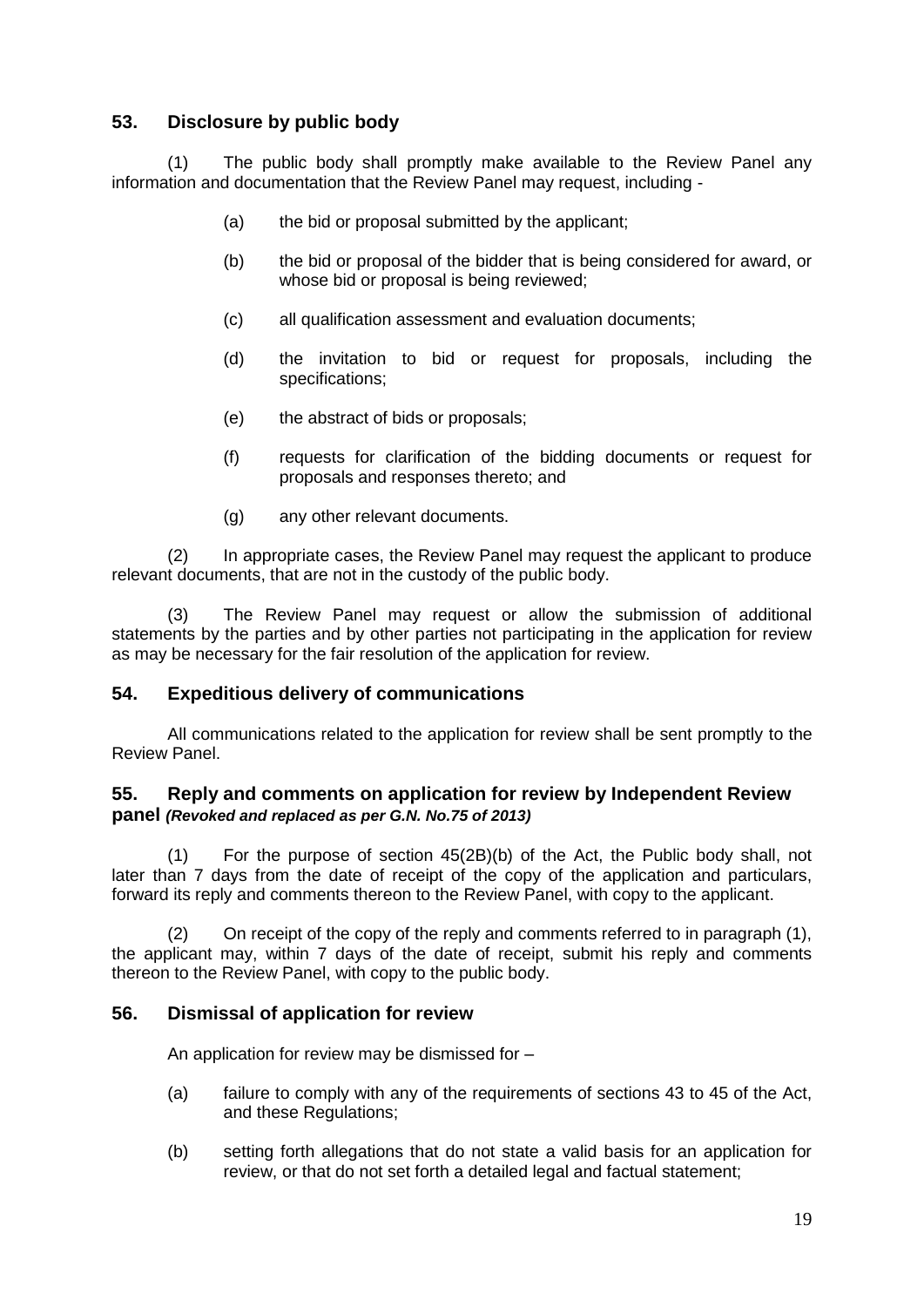- (c) having been filed in an untimely manner, either at the initial level of review by the public body, or with respect to deadlines for filing an application for review by the Review Panel; or
- (d) contract implementation or administration instead of contract award.

## <span id="page-25-0"></span>**57. Hearings (Paragraph (2) Revoked and Replaced as per G.N. No.75 of 2013)**

(1) At the request of the applicant for review or on its own initiative, the Review Panel may, where it deems appropriate, conduct a hearing.

- (2) A hearing shall be completed-
	- (a) Within 7 days from the date of receipt of the reply and comments, if any, made by the applicant pursuant to regulation 55(2); or
	- (b) In the absence of any reply and comments under subparagraph (a), within 14 days from the date of receipt of the reply and comments made by the public body pursuant to regulation 55 (1)

(3) The Review Panel shall request the applicant and the public body concerned to attend a hearing.

(4) The Review Panel may restrict attendance during all or part of the proceeding where it considers appropriate.

(5) During the hearing all proceedings shall be recorded and transcribed.

## <span id="page-25-1"></span>**57A. Decision of Review Panel (Inserted as per G.N. No.75 of 2013)**

For the purposes of section 45 (8) of the Act, the period shall be within 9 days from the date of the completion of the hearing in accordance with regulation 57 (2).

## <span id="page-25-2"></span>**58. Recording of dispositions**

Any decision by the public body or the Review Panel pursuant to section 45 of the Act, shall be made part of the record of the procurement proceedings.

## <span id="page-25-3"></span>**59. Notice to the Independent Review Panel**

The public body shall promptly notify the Review Panel and the Policy Office of the action it has taken in response to the decision of the Review Panel.

## <span id="page-25-4"></span>**60. Inspection and acceptance of goods**

(1) The public body shall establish appropriate procedures and mechanisms for inspecting and examining supplied goods in accordance with applicable supply management procedures.

(2) The public body may designate one or more agencies to supervise and inspect the performance with the technical requirements of procurement contracts and applicable quality standards.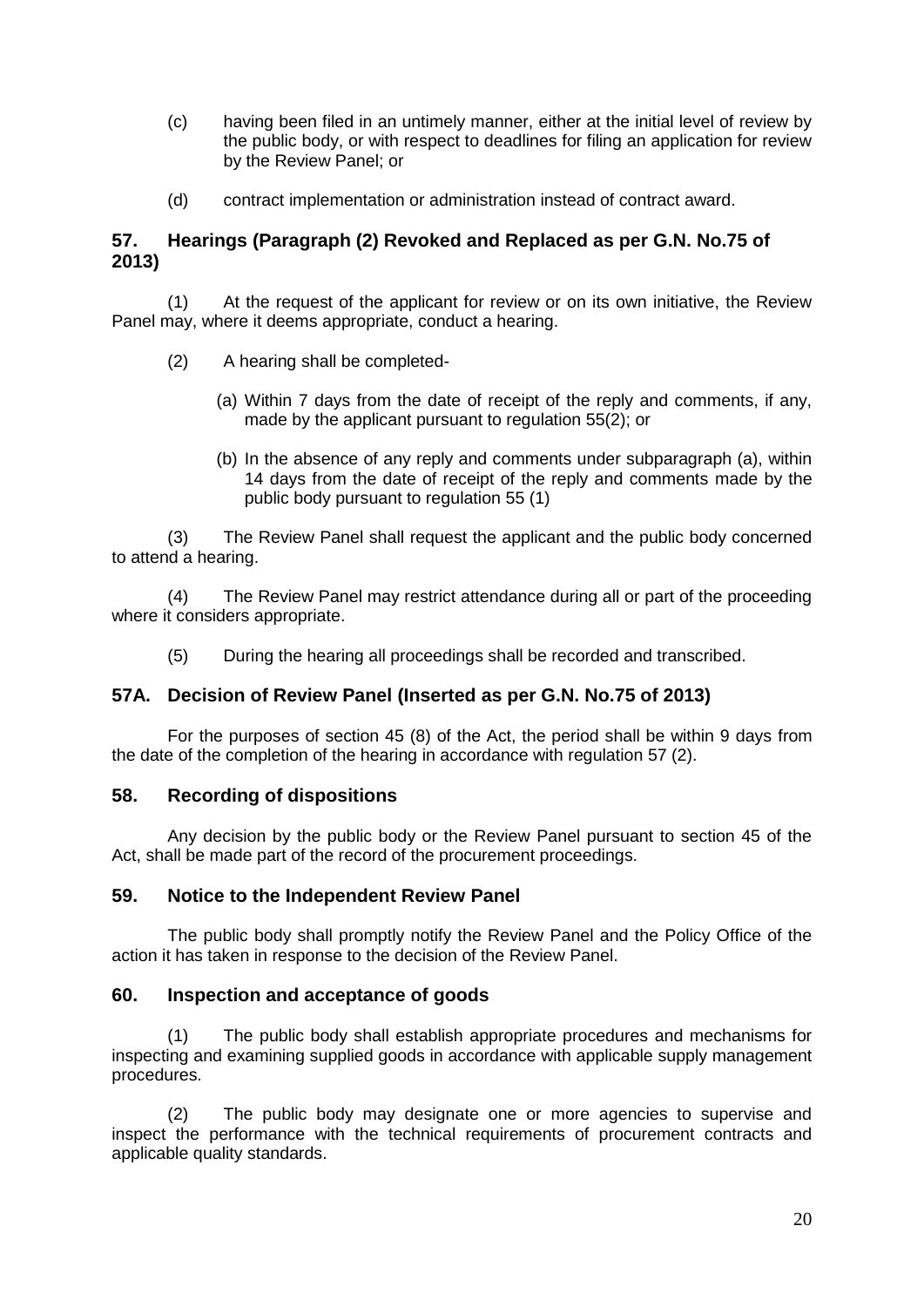(3) The inspecting official or agency designated under paragraph (2) shall inspect and examine the supplied items and compare with the stamped and approved samples and other specifications, putting aside the rejected goods to be returned to the supplier. The inspecting official or agency shall examine varying percentages following principles of statistical sampling methods.

(4) The inspecting official shall prepare an inspection report indicating acceptance or rejection of the goods. The report shall indicate the percentage that the inspecting official has examined, the names, specifications, results of testing.

(5) In the event of a dispute between the supplier and the inspecting official or agency, such dispute shall be submitted to the dispute settlement procedures under the procurement contract.

## <span id="page-26-0"></span>**61. Acceptance report**

- (1) An acceptance report by the public body shall contain the following
	- (a) the contract reference number;
	- (b) a description of the item or service received;
	- (c) the date of delivery and acceptance;
	- (d) the authorised signature in writing, or in electronic form where that form is acceptable to the public body and provides the requisite security, subject to approval by the Policy Office.

(2) An acceptance report shall be transmitted promptly to the appropriate disbursement authorities for payment.

## <span id="page-26-1"></span>**62. Prompt payment**

(1) Payments due to the supplier shall be made in accordance with the deadlines specified in the procurement contract, failing which, the supplier shall be compensated by payment of interest in accordance with the provisions of the procurement contract.

(2) Where the procurement contract provides for a prompt payment discount, such a discount shall be applied if the public body makes payment in accordance with the terms of the prompt payment discount provision.

## <span id="page-26-2"></span>**63. Early completion bonus**

The procurement contract may provide for payment of a bonus to the contractor for early completion.

## <span id="page-26-3"></span>**64. Termination for convenience**

(1) Where the contract is terminated for convenience, the public body shall authorise payment for the value of the work done, goods or services supplied, the reasonable cost of removal of equipment, repatriation of the supplier's personnel employed solely on the works, and the supplier's costs of protecting and securing the works, where applicable, and less any advance payment received by the contractor up to the date of the notice of termination.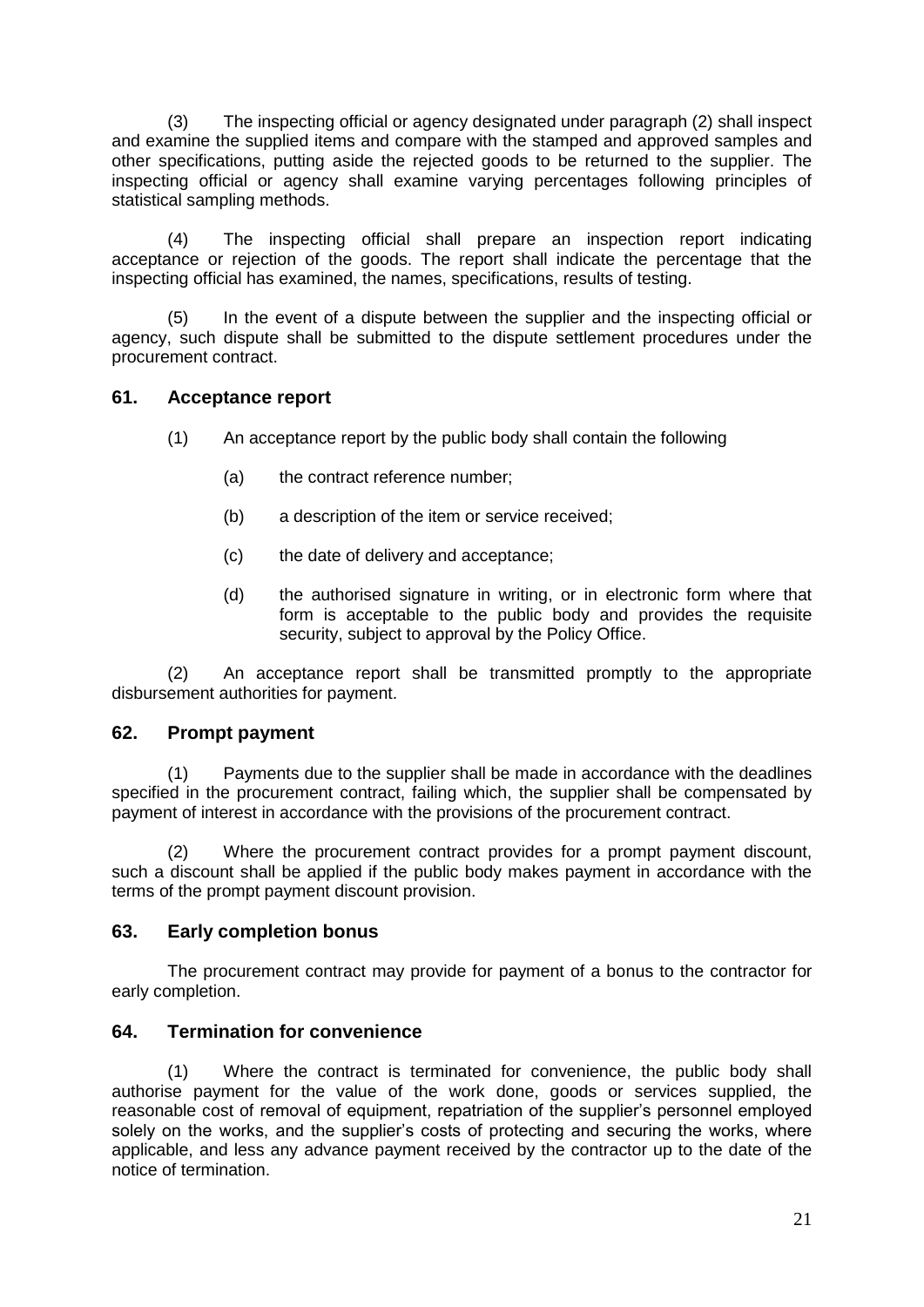- (2) For any remaining goods, the public body may elect
	- (a) to have any portion completed and delivered at the contract terms and prices; or
	- (b) to cancel the remainder and pay to the supplier an agreed amount for partially completed goods and services and for materials and parts previously procured by the supplier.

## <span id="page-27-0"></span>**65. Remedies for breach of contract**

(1) The procurement contract shall specify the remedies available to the public body in the event of breach of the procurement contract by the contractor.

- (2) The remedies referred to in paragraph (1) shall include
	- (a) rejection of defective performance;
	- (b) prompt removal and replacement of defective goods;
	- (c) liquidated damages for delay, in accordance with a rate specified for each week or other unit of time, or part thereof, of delay;
	- (d) termination of the contract and purchase of replacement performance, at the expense of the defaulting party;
	- (e) such other remedies as may be available under the applicable law.

## <span id="page-27-1"></span>**66. Liquidated damages**

(1) The procurement contract may provide that the contractor is liable for payment of an agreed sum for delay in the performance due under the contract.

(2) Where a clause for payment of liquidated damages is provided in the contract, it shall specify –

- (a) the agreed sum to be paid per unit time of delay;
- (b) the maximum amount due under the liquidated damages clause; and
- (c) that the contractor is not relieved of its liability for performance of the procurement contract by virtue of payment under the liquidated damages clause.

## <span id="page-27-2"></span>**67. Agreement to submit disputes to arbitration**

The parties to a procurement contract may agree in the procurement contract, or by a separate agreement, to submit any dispute arising out under the procurement contract for settlement by arbitration.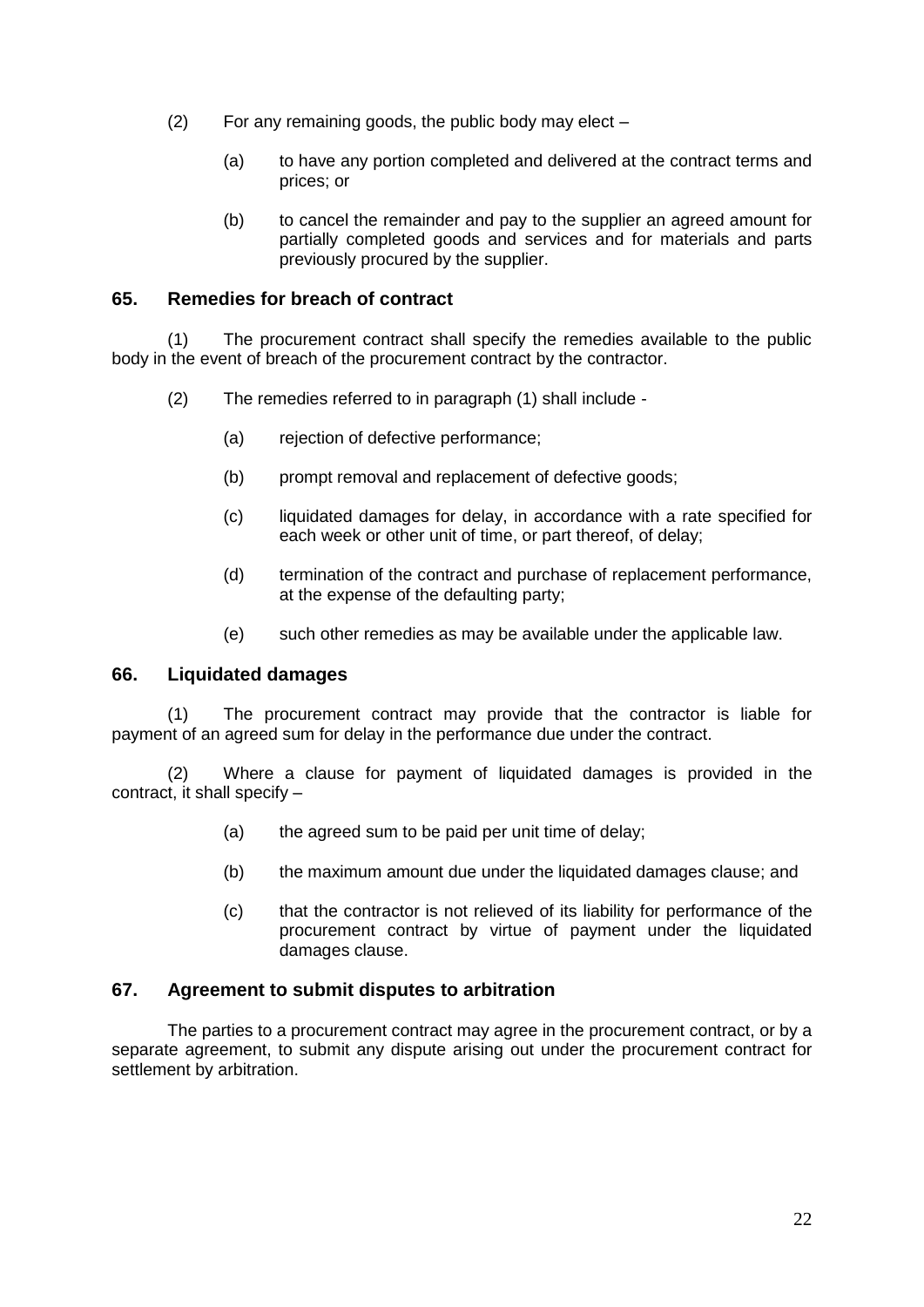## <span id="page-28-0"></span>**68. Disclosure**

Except as otherwise ordered by a Court, a public body shall not disclose –

- (a) information if its disclosure is contrary to public interest, will prejudice legitimate commercial interests of the parties or will inhibit competition;
- (b) information relating to the examination, evaluation and comparison of bids other than the report prepared pursuant to section 37 of the Act.

## <span id="page-28-1"></span>**69. Availability of record for oversight agencies**

The report and the register of the procurement proceeding, as well as all the documents generated in the planning and procurement proceedings, and implementing procurement contracts, shall be made available for inspection to the Policy Office and the Director of Audit.

## <span id="page-28-2"></span>**70. Record keeping and reporting requirements**

(1) Every public body shall keep record of every procurement proceeding.

(2) The record shall include documentation relating to the proceeding such as the invitation to bid, decision of award, work take-over certificate and any other information on the method of the supplier's completion of his commitment.

## <span id="page-28-3"></span>**71. Notice of procurement contract award***(amended as per G.N. No.8 of 2009)*

(1) In the case of procurement contracts whose value exceeds the prescribed amount, the public body shall cause a notice of the procurement contract to be published in its website within 7 days of the award of the contract.

(2) The notice referred to in paragraph (1) shall refer to the announcement of the procurement published at the commencement of the procurement proceedings, the subject matter of the procurement, the name and address of the successful bidder and the contract price.

## <span id="page-28-4"></span>**72. Identification of activities of public body subject to conflict of interest restrictions**

For the purpose of section 51 of the Act, the restriction of public official in respect of conflict of interests shall include –

- (a) procurement planning, including preparation, review or approval of specifications, or a statement of work for a particular procurement;
- (b) assessment of requirements to be fulfilled by a procurement action;
- (c) preparation of procurement documents, including for solicitation of participation in procurement proceedings;
- (d) evaluation and comparison of bids, proposals, offers or quotations, including membership in bid evaluation committees;
- (e) conduct of technical discussions or negotiations;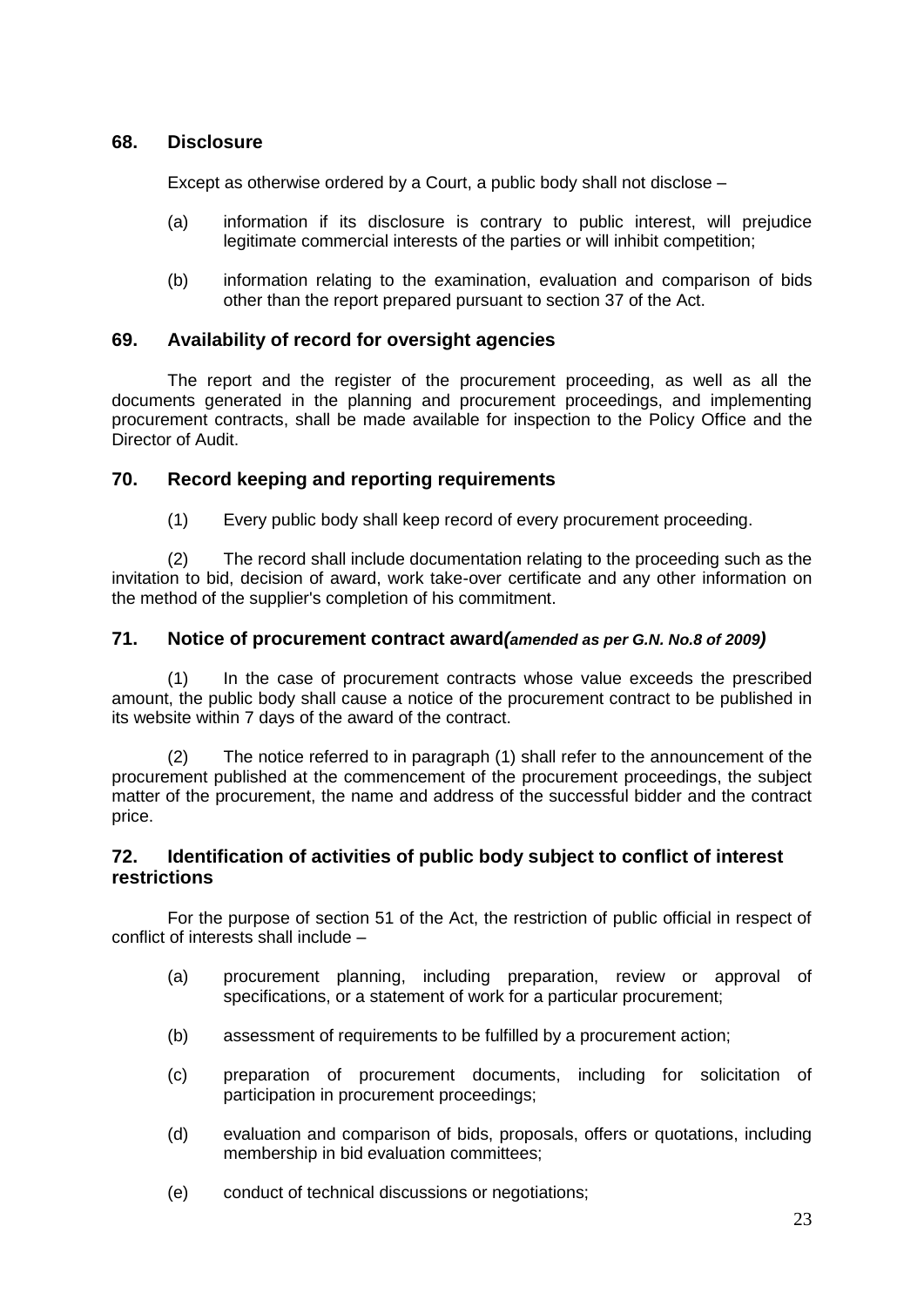- (f) selection or approval of selection of bidder; and
- (g) administration of the procurement contract, including payments, and settlement of claims and disputes.

## <span id="page-29-0"></span>**73. Avoidance of conflicts of interest in consultant services**

(1) A consultant shall provide professional, objective, and impartial advice and at all times hold the client's interests paramount, without any consideration for future work, and strictly avoid conflicts with other assignments or their own corporate interests.

(2) No consultant shall be hired for any assignment that would, by its nature, be in conflict with their prior or current obligations to other clients, or that may place him in a position of not being able to carry out the assignment in the best interest of the public body.

(3) Without limitation on the generality as provided for in paragraphs (1) and (2), a consultant shall not be hired under the following circumstances –

- (a) a firm which has been engaged by the public body to provide goods or works for a project, and any of its affiliates, shall be disqualified from providing consulting services for the same project;
- (b) a firm hired to provide consulting services for the preparation or implementation of a project, and any of its affiliates, shall be disqualified from subsequently providing goods or works or services related to the initial assignment, other than in the case when, subject to satisfactory performance of the initial assignment, it is essential for continuity that there be a continuation of the firm's earlier consulting services for the same project.

(4) Paragraph (3) shall not apply to firms (consultants, contractors, or suppliers) that together are performing the supplier's obligations under a turnkey or design-and-build contract.

## <span id="page-29-1"></span>**74. Restrictions outside employment and interests**

A public official involved in public procurement proceedings shall not directly or indirectly accept any type of employment from a bidder, or from a party to a procurement contract with the government.

## <span id="page-29-2"></span>**75. Undue influence**

(1) If any bidder tries or causes to try to exert undue influence or pressure of any kind in relation to his or any one else's tender, the bid of such a bidder shall be rejected.

(2) Where a bid is rejected pursuant to paragraph (1), the public body shall keep a record of any rejected bid.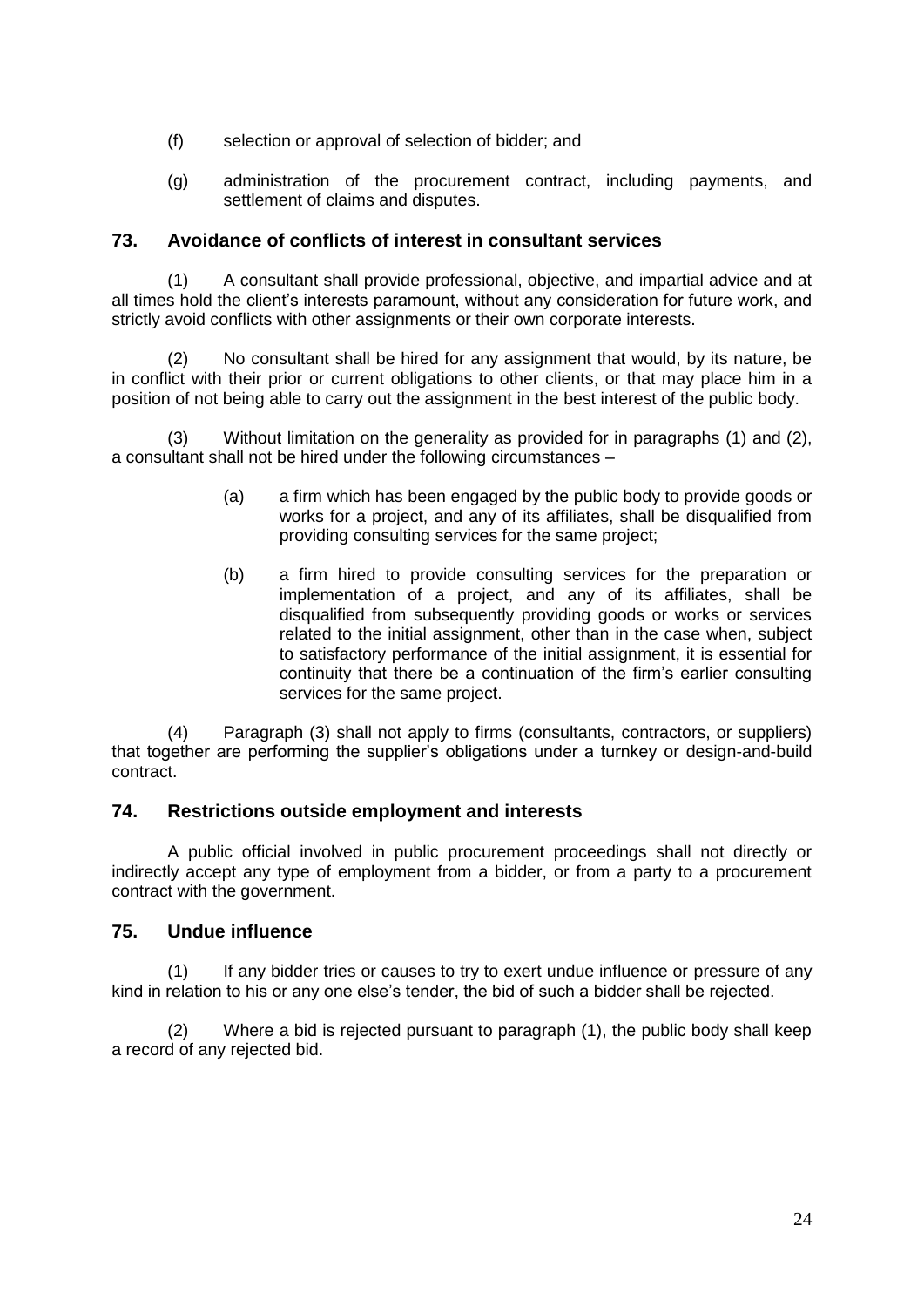## <span id="page-30-0"></span>**76. Conspicuous notice of prohibitions**

The bidding and contract documents shall specify that a bidder is not permitted to –

- (a) enter into contingent fee or commission arrangements;
- (b) directly or indirectly offer, give or agree to give inducements as referred to in section 51 of the Act.

## <span id="page-30-1"></span>**77. Disclosure of offer of inducement or other corrupt, fraudulent or coercive Practices**

(1) Any public official who is offered an inducement contrary to section 51 of the Act, or becomes aware of any other corrupt, fraudulent or coercive practice in connection with procurement, shall report such offer, or other corrupt or fraudulent practice, to the Chief Executive Officer of that public body or to the Policy Office.

(2) Paragraph (1) shall be in addition to and not in derogation with the provisions of the Prevention of Corruption Act 2002.

## <span id="page-30-2"></span>**78. Confidentiality of procurement information**

(1) Except for the purposes of auditing or upon an order of a Court, no public official is permitted to disclose to any third party, whether for personal gain or for any other motive, confidential or proprietary commercial information obtained by virtue of his involvement in, or contact with officials involved in, procurement proceedings or the planning of procurement.

(2) No information relating to the examination, evaluation and comparison of bids shall be disclosed to bidders or to any other person not involved officially in the examination, evaluation or comparison of bids or in the decision on which bid should be accepted, except as provided for in section 37 of the Act.

## <span id="page-30-3"></span>**79. Confidentiality obligations of third parties**

The requirement of confidentiality imposed on public officials by virtue of section 51 of the Act extends to any other person acting on behalf of a public body in procurement proceedings.

## <span id="page-30-4"></span>**80. Oath**

Every member or officer shall, on assumption of duty, take the oath as specified in the Fourth Schedule.

## <span id="page-30-5"></span>**81. Declaration of assets**

Every member or officer shall file with the Secretary to the Cabinet, within 30 days of his appointment and upon termination of his appointment, a declaration of his assets and liabilities as specified in the Fifth Schedule.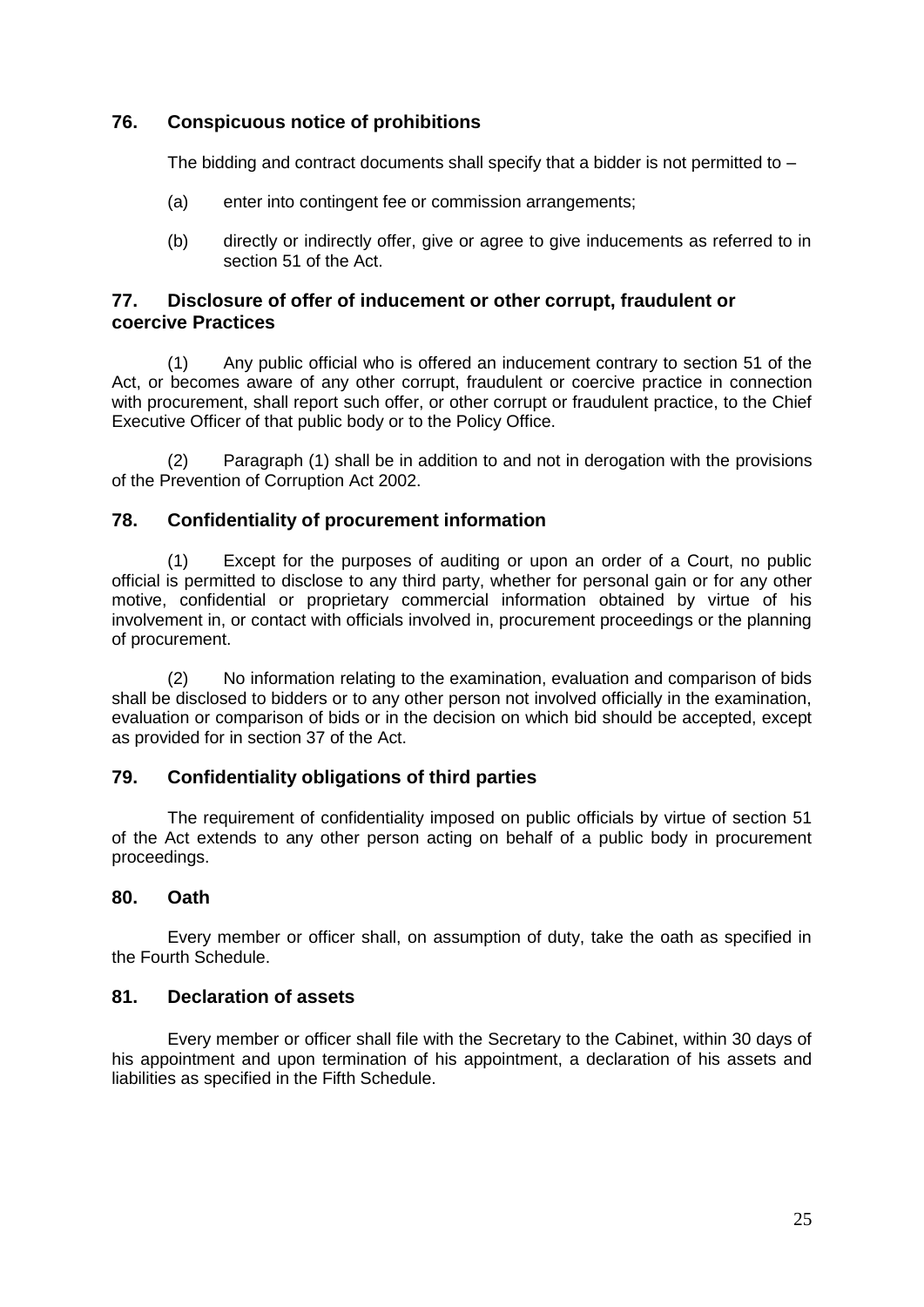# <span id="page-31-0"></span>**82. Commencement**

These regulations shall come into operation on 17 January 2008.

Made by Minister on 14 January 2008 on the recommendation of the Policy Office.

\_\_\_\_\_\_\_\_\_\_\_\_\_\_\_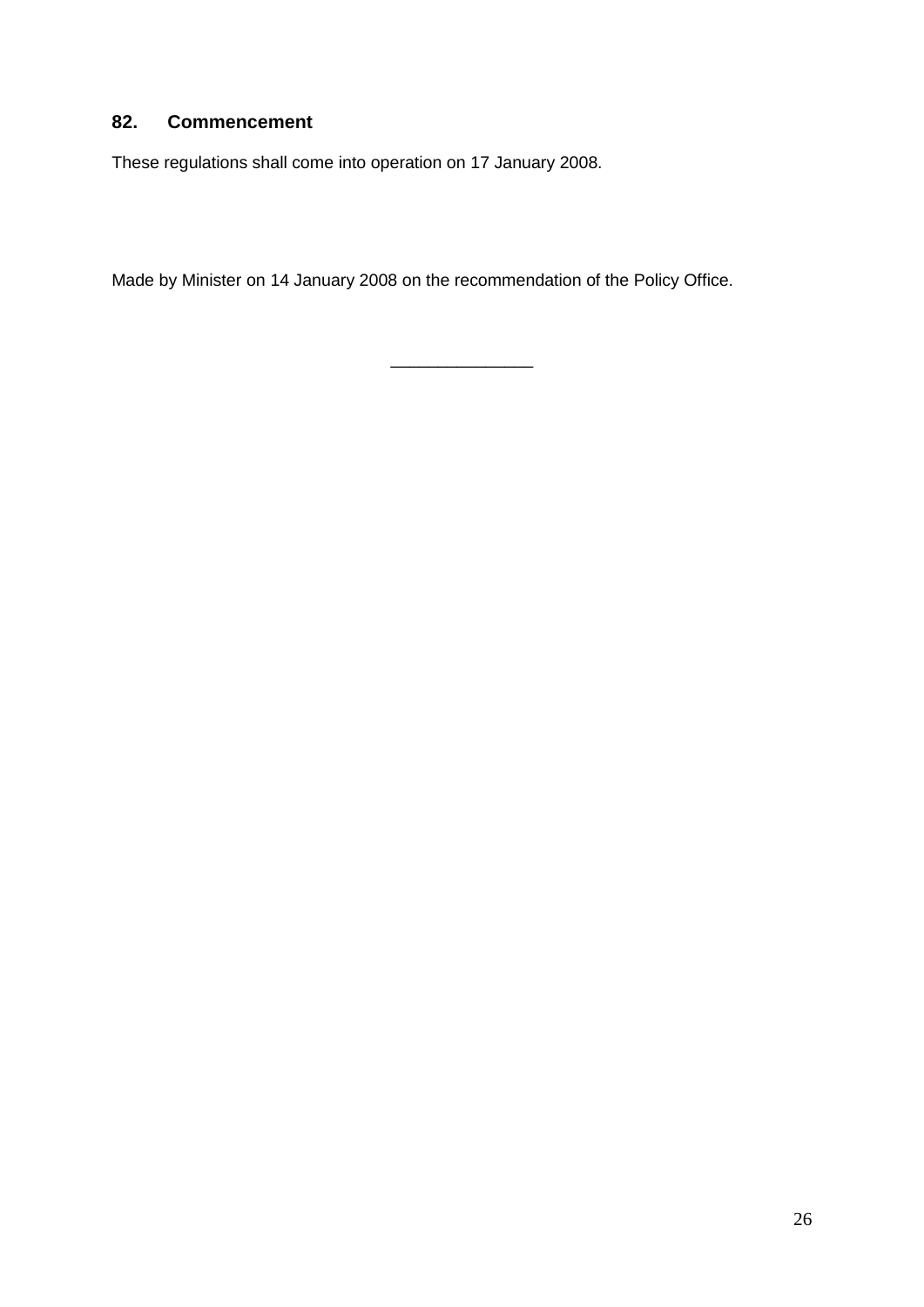*(amended as per G.N. No.68 of 2009)*

#### **FIRST SCHEDULE**

*(regulation 2)*

#### **EXEMPT ORGANISATION**

## **Public Body Type of Contract**

#### **PART I**

Goods purchased for resale, including services incidental to the purchase or distribution of such goods.

Agricultural Marketing Board Central Electricity Board Outer Islands Development Corporation State Trading Corporation

#### **PART II**

Independent Commission Against Corruption All contracts.

#### **PART III**

Mauritius Examination Syndicate Goods purchased, including services, relating to or for the purpose of the holding of examinations.

## **PART IV**

Mauritius Broadcasting Corporation Purchase of films or acquisition of

transmission rights for public broadcasting.

## *(amended as per G.N. No.25 of 2012)*

## **PART V**

\_\_\_\_\_\_\_\_\_\_\_\_\_\_\_

Competition Commission of Mauritius Procurement of forensic services in relation to searches and seizures.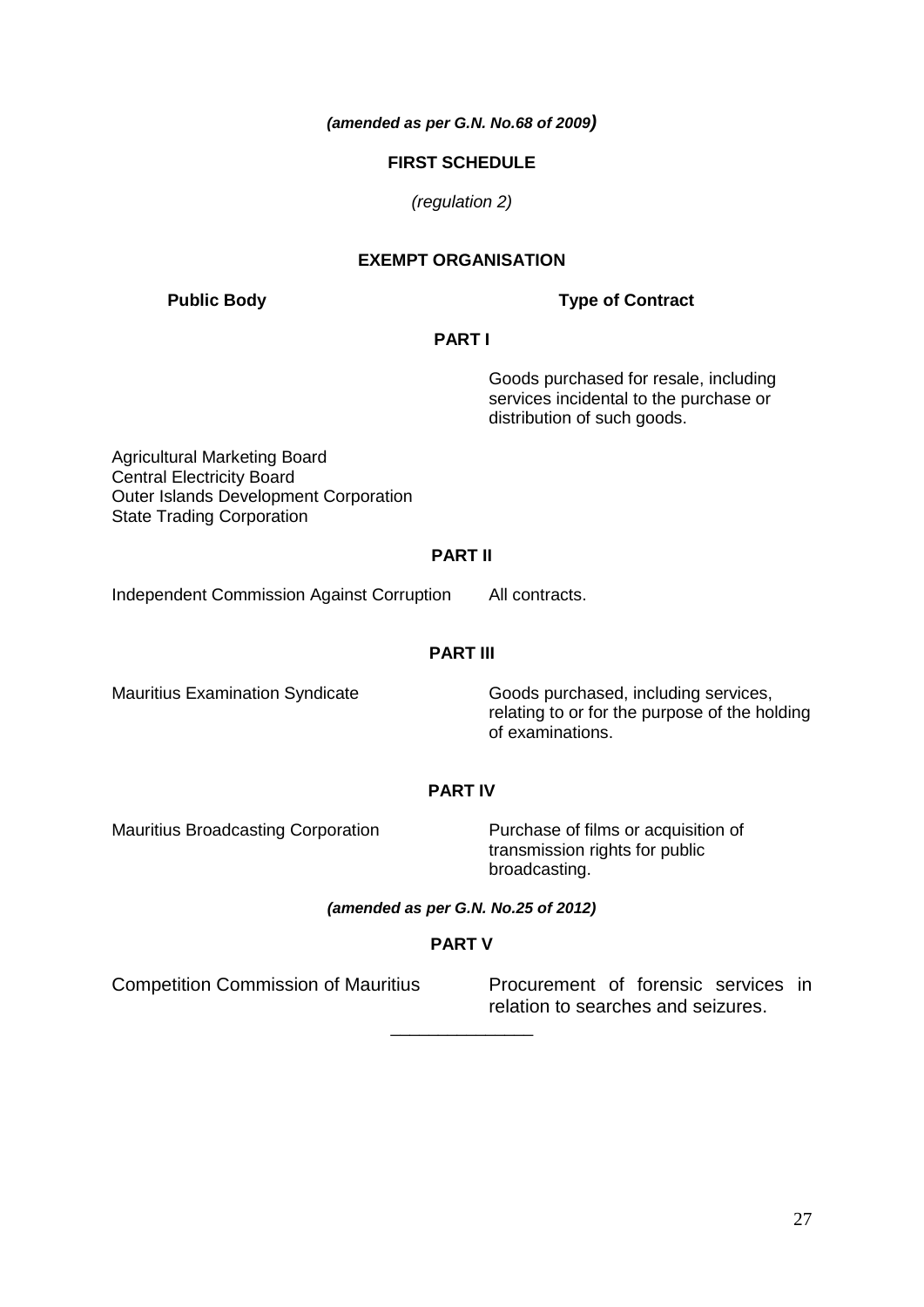## **SECOND SCHEDULE**

*(regulation 48)*

# **Challenge under section 43 of the Public Procurement Act 2006**

**Note:** The completed form should be submitted to the Chief Executive Officer of the public body.

\_\_\_\_\_\_\_\_\_\_\_\_\_\_\_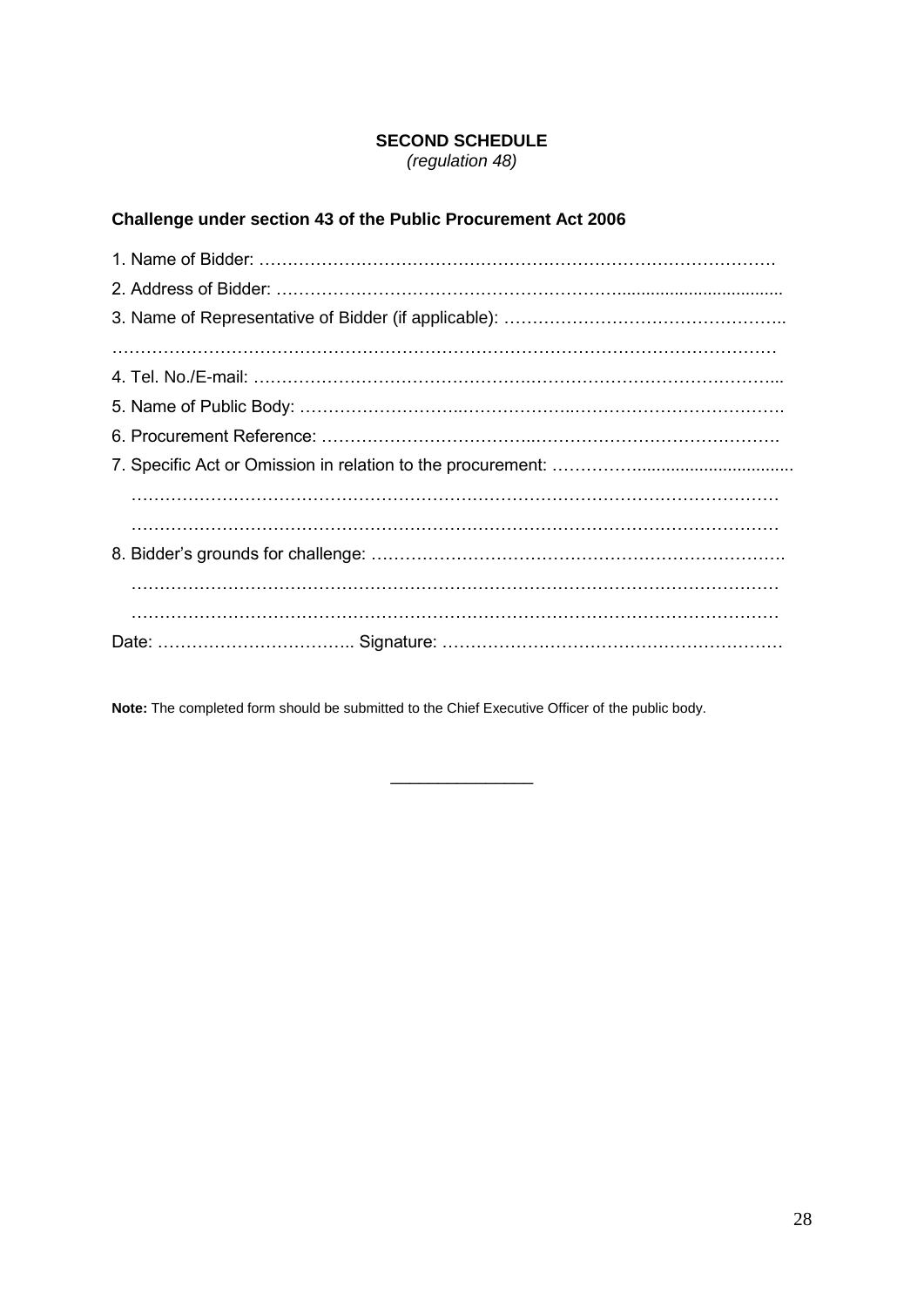#### **THIRD SCHEDULE** *(regulation 49)* **INDEPENDENT REVIEW PANEL**

## **Application for Review under section 45 of the Public Procurement Act 2006**

| Reasons of request for specific documents to support the application:   |
|-------------------------------------------------------------------------|
|                                                                         |
|                                                                         |
|                                                                         |
| A copy of this application to be sent to the Chief Executive Officer of |
|                                                                         |

\_\_\_\_\_\_\_\_\_\_\_\_\_\_\_

Date: ……………..…………. Signature: …………………..……………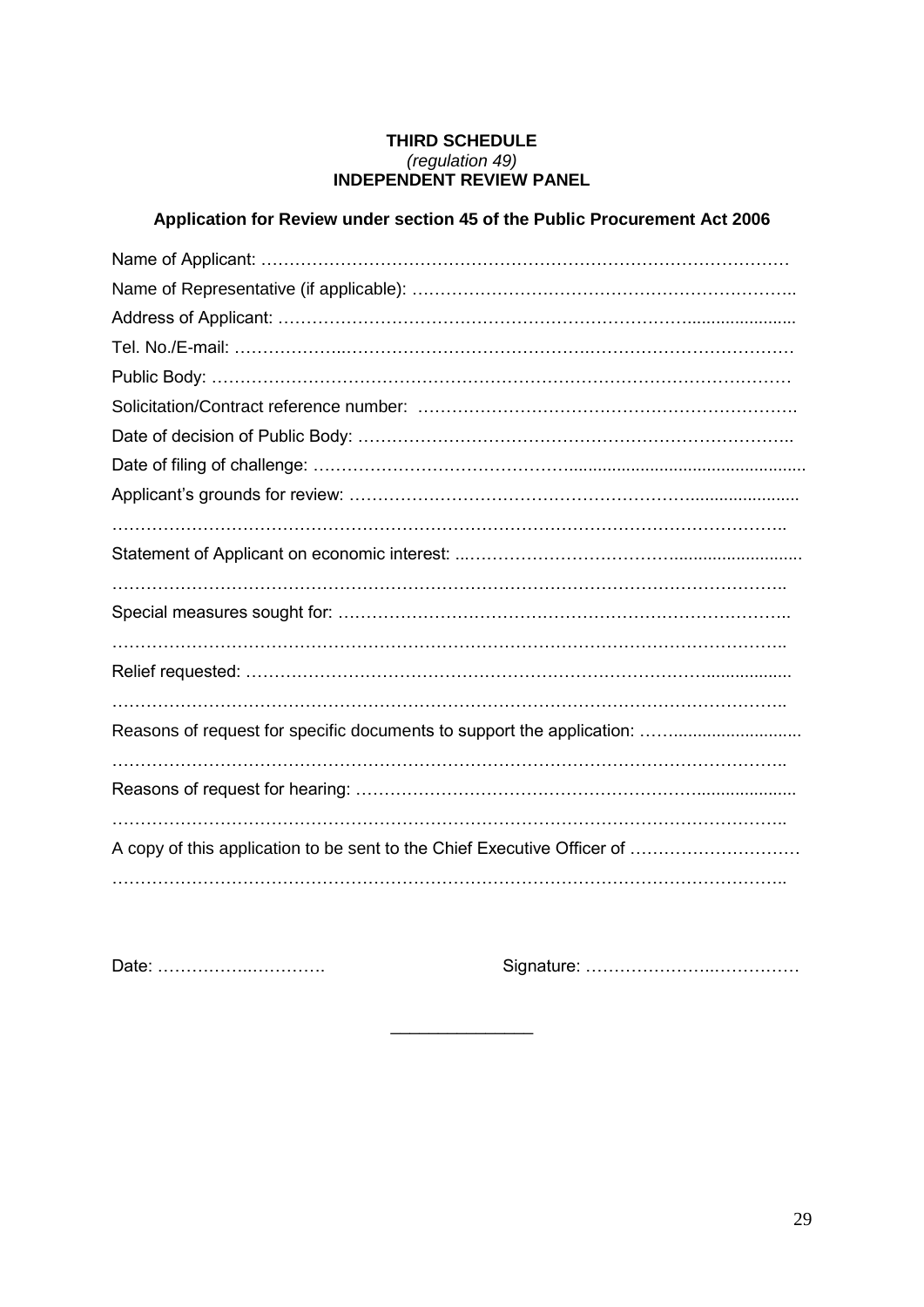#### **FOURTH SCHEDULE** *(regulation 80)* **OATH**

I, \_\_\_\_\_\_\_\_\_\_\_\_\_\_\_\_\_\_\_\_\_\_\_, being appointed Chairman/Vice Chairman/Member/Officer\* of the Procurement Policy Office, the Central Procurement Board, or the Independent Review Panel\* do hereby swear/solemnly affirm that I shall, to the best of my judgment, act for the furtherance of the objectives of that organisation and shall not, on any account and at any time, disclose, otherwise than with proper authorization or where it is strictly necessary for the performance of my duties, any confidential information obtained by me in virtue of my official capacity.

\_\_\_\_\_\_\_\_\_\_\_\_\_\_\_\_\_\_\_\_\_\_\_\_\_\_\_\_\_\_\_\_\_\_\_\_\_\_\_\_\_\_\_\_\_\_\_\_\_\_\_\_\_\_\_\_\_\_\_\_\_\_\_\_\_\_\_\_\_\_\_\_\_

\_\_\_\_\_\_\_\_\_\_\_\_\_\_\_

Taken before me, \_\_\_\_\_\_\_\_\_\_\_\_\_\_\_\_\_\_\_\_\_\_\_\_\_\_\_\_\_\_\_\_\_\_\_\_\_\_\_\_\_\_\_\_\_\_\_\_\_\_\_\_\_\_\_\_\_\_\_

Master and Registrar of the Supreme Court

*\* delete as necessary*